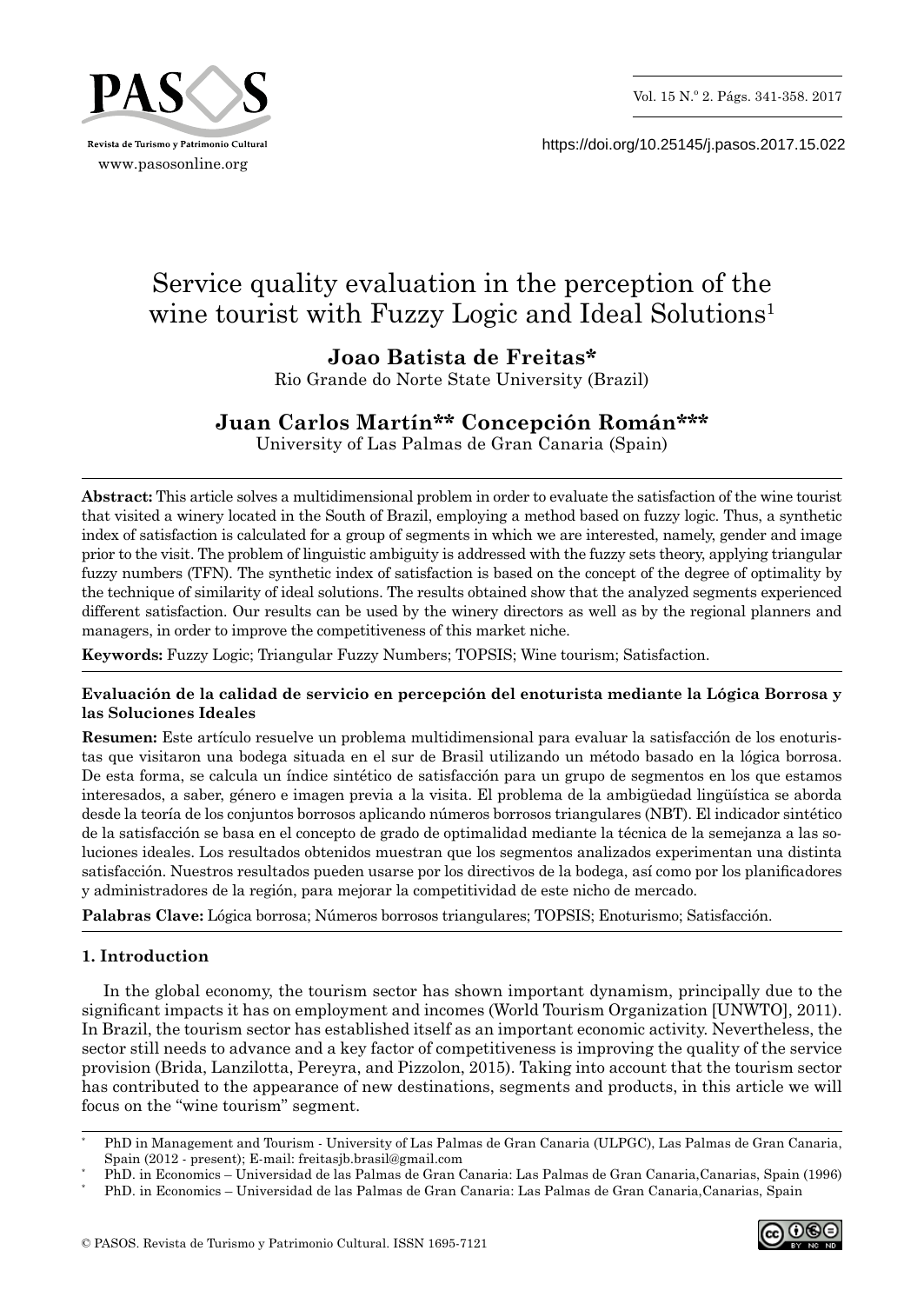According to (Hall, Johnson, Cambourne, Macionis, Mitchell, and Macionis 2004, p. 3), wine tourist can be defined as the market segment in which the principal activity carried out is intrinsically related to visits to vineyards, wineries, wine festivals, as well as to experiencing the characteristics of a wine-making region. In this sense, it is concluded that wine tourist can be understood as the touristic activity based on the movement of people interested in getting to know the world of wine and grapes, and in enjoying and experiencing its cultural traditions.

Over time, the market started to be more competitive. This affected the behaviour of enterprises; especially, in regard to the search for the continuous improvement of performance (Esparon, Stoeckl, Far, and Larson, 2015). This entails adapting somehow, with speed and efficiency, to the changes that arise due to competition (Vila, Darcy and Gonzalez, 2015). In wine tourism, when we speak about adapting to the business dynamics, we are referring to the capacity to offer products and services of increasing quality, according to a process of continuous improvement, and taking into account tourists' expectations (Charters and Ali-Knight, 2002; Getz and Brown, 2006). In this context, it is a great challenge to satisfy the consumer and maintain a degree of service quality since there are several factors (cultural, social, personal and psychological) that can affect a person's behaviour. The quality of the service provision is essential to satisfy the tourists' needs.

The "service quality" has been studied throughout time, but it continues to be an endless source of research. Progress has allowed an evolution in the development of models to measure the service quality, incorporating new dimensions (factors) and providing a better identification of the service attributes (Ho and Yi, 2014). Furthermore, it has been proved that service improvements are a key factor to guarantee optimal business performance and to increase competitiveness.

The concept of service quality was initially addressed by Lewis and Booms (1983). They understood the concept as the difference between the expectations designed around the service and the perceptions about the received services. Parasuraman, Zeithaml, and Berry (1985) recognize that quality is an indescribable construction, difficult to achieve. Hence, its requirements are not well articulated by consumers but its importance is undeniable. Thus, the success of an enterprise lies on fulfilling or exceeding consumer expectations.

Based on this context, the motivation of this study is to try to expand the knowledge about consumers' perceptions of satisfaction about the quality of offered services in wine tourism. Our aim is to provide the sector with valuable information that can contribute to the improvement of the quality of the service provision. Besides, according to Alebaki and Iakovidou (2011), recent studies indicate that the wine tourist sector is not directly linked to wine consumption but to other factors such as gastronomy, rural landscapes, historical contexts and beautiful vineyards. Moreover, in certain regions, the importance of wine tourist is key to the creation of employment and incomes, as this sector systematically integrates diverse economic activities (Blake, Sinclair, and Soria, 2006).

In previous years, we have witnessed an advancement in the research on consumers' behaviour as a fundamental tool to help business decision making processes. Žabkar, Brenčič and Dmitrović (2010) systematically analyze service quality, consumer's behaviour and tourism. They identify how the quality of the destination is measured and the existing relation between different concepts used by different researchers as synonyms; such as the perceived quality, the satisfaction and some behavioural intentions such as loyalty or repurchase. However, in the wine tourist segment there is not much research that analyzes consumers' satisfaction or the service quality of the intervening enterprises. This is despite the fact that applications exist in other sectors such as business management (Cohen, Prayag, and Moital, 2014), the hospitality industry (Benítez, Martín, and Román, 2007), the MICE industry (Meetings, Incentives, Conferences, and Exhibitions) (Uglje, 2010) or the multi-modal journeys for urban transport services (Diana, 2012). However, till presently, satisfaction and service quality has not been deeply studied in the wine tourist sector. Quintal, Thomas, and Phau (2015) is one of the exceptions as the authors analyze the "winescape" concept and its effects on the wine tourism. They introduce a new scale to analyze a behavioural model via a questionnaire implemented in some Australian and US wineries.

Bearing in mind the scarcity of research related to the service quality and the satisfaction in this segment, this research intends to provide more empirical evidence through a methodology suitable for the analysis of the service quality in the wine tourist segment. We would like to contribute in this manner, to a better understanding of this understudied tourism segment.

The objective of this article is to evaluate the service quality in the wine tourist segment, using as a case study, a winery located in Southern Brazil. A global satisfaction index will be determined employing the fuzzy logic theory (Zadeh, 1965) as well as a multi-criteria decision making method – TOPSIS (*Technique for Order Performance by Similarity to Ideal Solution*) (Hwang and Yoon, 1981).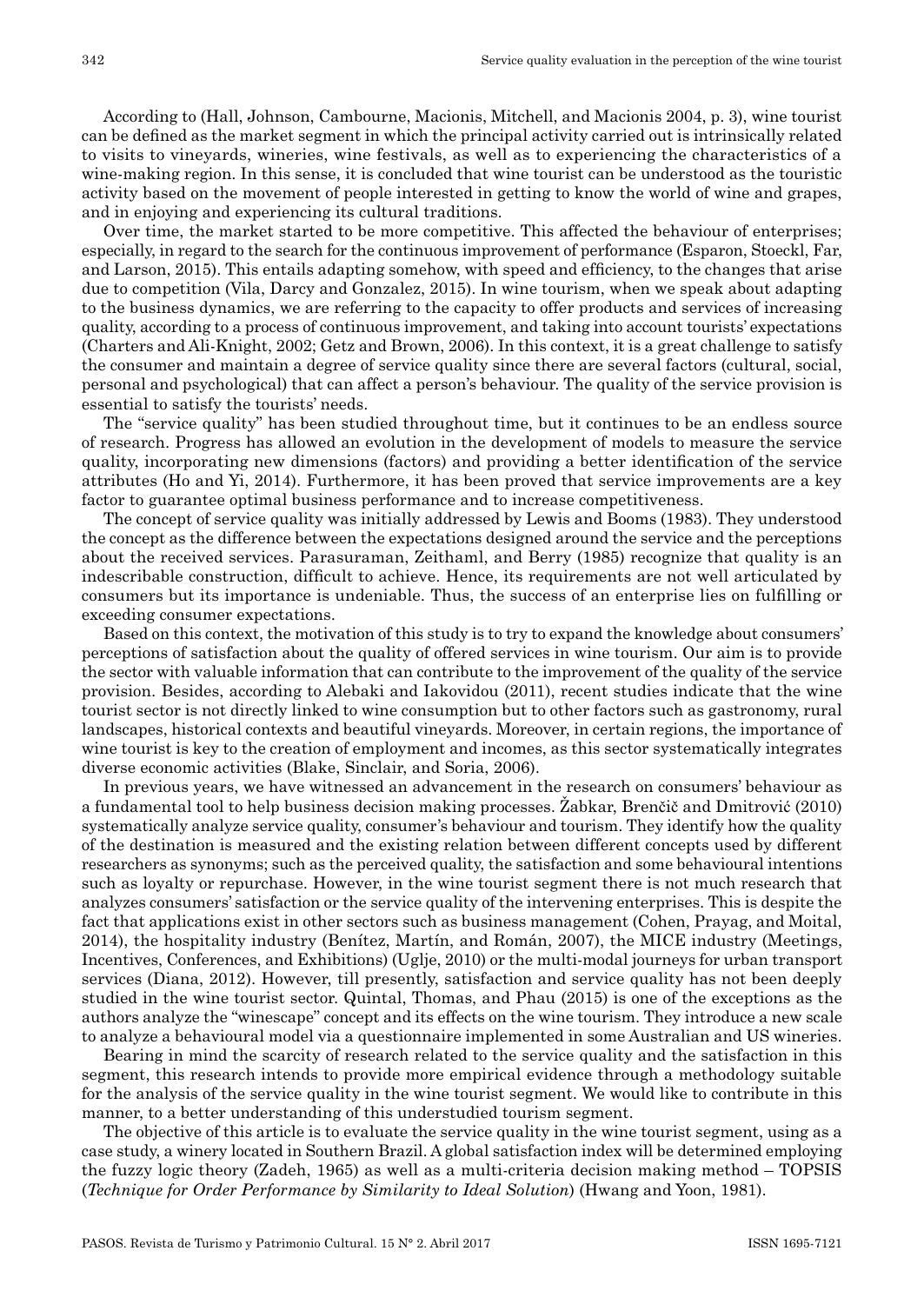The rest of the article is organized in the following way: section 2 offers an adequate contextualization, according to the existing literature; section 3 describes the questionnaire and the data; in section 4, the methodology is presented; section 5 presents and discusses the results; and section 6 offers some final observations.

#### **2. The wine tourism**

In the regions of the world where wine tourist has developed further in recent years, wineries have stopped being simple centers of wine production and sales. They have turned into complex touristic products that require the use of analytical tools from other segments in order to be understood and developed. Not all of the world's wineries are ready to develop touristic products that show their facilities to the tourists neither are they ready to develop an offer that ranges from catering to hospitality. Ne– vertheless, this segment is increasingly gaining maturity and must be understood as an additional and complementary offer to other offers, that can coexist in the touristic destinations. As we shall see next, the winery's staff's training, which must be adequate to the wine sector, can reach special connotations that go beyond pure professionalism, kindness and empathy as required in other touristic sectors.

McGovern (2003) debunks the myths and preexisting beliefs around the origins of men's wine-making activity; he places it in the Neolithic, in Central Asia. From the Neolithic, due to multiple historical processes related to economic growth and international trade, we reach the present situation; one of balance. This situation presents an industry in which China has gone from being the 15th producer in 2001 to becoming the  $5<sup>th</sup>$  in 2014 (Anderson and Wittwer, 2015). Thus, we can see how wine tourist trend of being a product with clear European and Mediterranean<sup>2</sup> connotations might be threatened in a not very distant future. Gastronomy and wine can play a very important role in the image of a touristic destination. Occasionally, they are the principal reason to visit a particular region, and not necessarily a complementary activity to the trip. Marzo-Navarro and Pedraja-Iglesias (2012, p. 134) state that wine tourism, while they visit wineries to participate in wine tastings or in an induction course to the culture of wine, their greatest incentive is the participation in the touristic experience itself. Hall, Sharples, Cambourne, and Macionis (2009) define wine tourist as that activity related to "the visits to wineries, vineyards, wine festivals or exhibitions, in which the principal motivation for the visit consists in savoring/enjoying the regions' wines". Thus, it is undeniable that a satisfactory experience of the visit will be linked to the quality of the wine savored/tasted. Nevertheless, the interaction with the regional experts can also have a great influence. McGovern (2003) shows how expert wine tourism, with a great knowledge of the world of wine, want to learn more historical data about the origins of the variety they are consuming at the time. Each bottle of wine has its own history. Hence, wine tourist produces a great fascination in the imagination of the wine-loving tourist.

Wine tourist produces a series of advantages at the micro and macro levels. From a macro perspective, the development of these products contributes significantly to sustainable regional development (Carlsen, 2004; Gammack, 2006; Sigala, 2014; Skinner, 2000). From a micro perspective, aspects such as the certificate of origin, the continuous quality improvement, the appearance of new commercialization campaigns and the implementation of new distribution channels, are part of the benefits that can be obtained (O'Neill, Palmer, and Charters, 2002; Johnson and Bruwer, 2007; Poitras and Getz, 2006).

Getz (2000) sustains that wine tourist presents a complex sensory experience since it involves the five senses in a more or less complete and intense way. Besides, the tourist does not need to have expert knowledge about the wine industry in order to feel, in a unique manner, the taste of the different varieties, the smell of the wineries, the way of holding a wineglass to air the wine, the smell of the different components of a particular wine; listening to the sometimes over a century-old history of the winery; from its origins up to the present; tracing the most important events that have taken place. It can even be a good time to enjoy some gastronomical products of the region, in perfect union with the wine, of which one can already have a better knowledge. Marzo-Navarro and Pedraja-Iglesias (2010) believe that, from an academic point of view, wine tourist has been analyzed to gain a greater knowledge of the characteristics of the touristic product, the motives and preferences that determine the decision making process of wine tourism. Peters (1997) was one of the pioneers, adapting the concept of "servicescape" to "winescape" to analyze the set of attributes under study in the tourism environment connected to the experience of wine. Nowadays, there is a series of academic publications that make reference to this new concept of "landscape of wine – winescape" (Anderson and Wittwer, 2015; Bruwer and Alant, 2009; Mitchell, Charters, and Albrecht., 2012; Quintal *et al*., 2015). Despite these works, the literature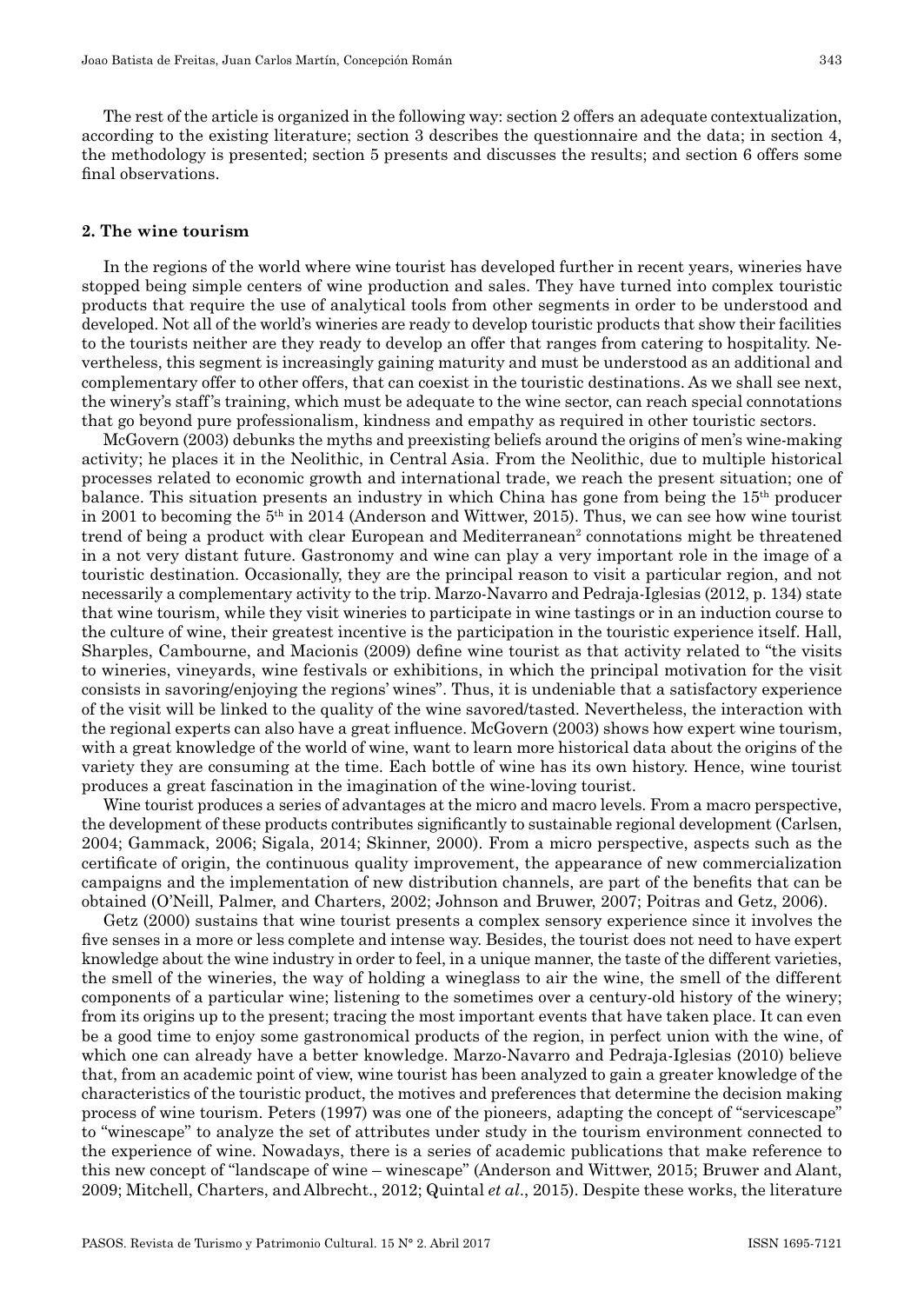on wine tourist is still very fragmented and in its early stages, since there is no theoretic model that adequately sustains the variables that have to be studied to approach the concept. In fact, the studies that analyze the causal relations between concepts are still very limited.

## **2.1 Wine tourist in South America**

Historically and at the global level, Europe has always been regarded as an important actor in the wine tourist segment, due to the secular knowledge attributed to it (Ministerio do Turismo [MTur], 2010) It is observed that the wine tourist experience generates positive results and it is increasingly becoming a relevant economic activity, especially for regional development.

For Barral and Bolio (2001), in South America since the XVIII century, important regions of vineyards have been developed and they have been conquering market share in the global wine production. Hall, *et al*., (2004) state that the increasing commercialization of wines from the new world in the global market was fundamental to the rise of wine tourist in the region. According to Canalejo and Guzmán (2011), in South America, there is a great tradition of wine tourist in Chile, Argentina and Brazil.

In Zanini and Rocha's opinion (2010), Brazil's case is paradigmatic since there is evidence about wine-related tourism having a great potential to become established, not only as a touristic category but also, as an economic and social development alternative, as it is the case in other parts of the world.

However, one cannot obviate that there exists a great heterogeneity of vineyards in the wine tourist products developed in the South American region; this poses a great challenge to this work. Differences can be understood in terms of the particularities of each country, such as geographic, climatic and cultural characteristics.

In accordance to Wine Enthusiast Magazine (2005), the Route of the Colchagua Valley, located in Chile, was classified as the best wine region in the world. Given its international recognition, the route has become an icon in the South American region. This recognition is due to an integral plan that improved the quality of the wines. Besides, the international recognition has contributed to the development and strengthening of the region (Colchagua Wineries, 2013).

The Chilean success acted as a pull factor for other wineries in the region. In Brazil, diverse economic agents improved the facilities of the wineries and the quality of wines, in order to be able to compete at international level. Hence, the Route of Vale dos Vinhedos occupies a distinguished place in the world. According to Wine Enthusiast Magazine (2013), the route obtained the sixth better position among the ten best wine routes of the world. The interaction between the economic and social actors marked the difference in the success of the route. It was considered to be a differentiating factor that, not only contributed to the development of the route, but also served as a stimulating element which guarantees the identity of the economic activities in the region (Molinari and Padula, 2013). The success of the Vale dos Vinhedos route is linked to a series of actions focused on the quality of the wine. It must be stressed that the route was the first region in the country to receive the Certificate of Origin (D-O) seal in 2012 and the Origin Indication (I.P.) in 2002 (Vale dos Vinhedos Wine Producers Association [APROVALE], 2015a).

The creation of the APROVALE was an important catalyst for the creation of wine tourist in Brazil. Special emphasis was put into developing the route sustainably through this new market segment: wine tourism. The Vale dos Vinhedos route is the most significant in the country in terms of number of visitors. It covers an area of 81.123 km² (26% of which is occupied by vineyards) and it is made up of 3 towns: Bento Gonçalves (60% of the vineyards in total) , Garibaldi (33% of the total of vineyards) and Monte Belo do Sul (7% of the total of vineyards) (APROVALE, 2015b).

The route of the Vale dos Vinhedos includes 29 wineries, distributed in the following way: Bento Gonçalves (25), Garibaldi (2) and Monte Belo do Sul (2) (APROVALE, 2015b). The winery subject to study is in the town of Bento Gonçalves and it receives around 200.000 annual visits - 67.81% of all the route's tourists, making it the most important winery of Brazil (Miolo, 2015). Currently, the route of the Vale dos Vinhedos is one of the principal wine tourist destinations in the country.

#### **3. The questionnaire and the data**

This article is characterized for being an study of quantitative character; an applied research based on a questionnaire to carry out data collection that enables us to know and analyze the importance satisfaction and expectations about a set of attributes that form the quality of the service offered by a winery located in the South of Brazil.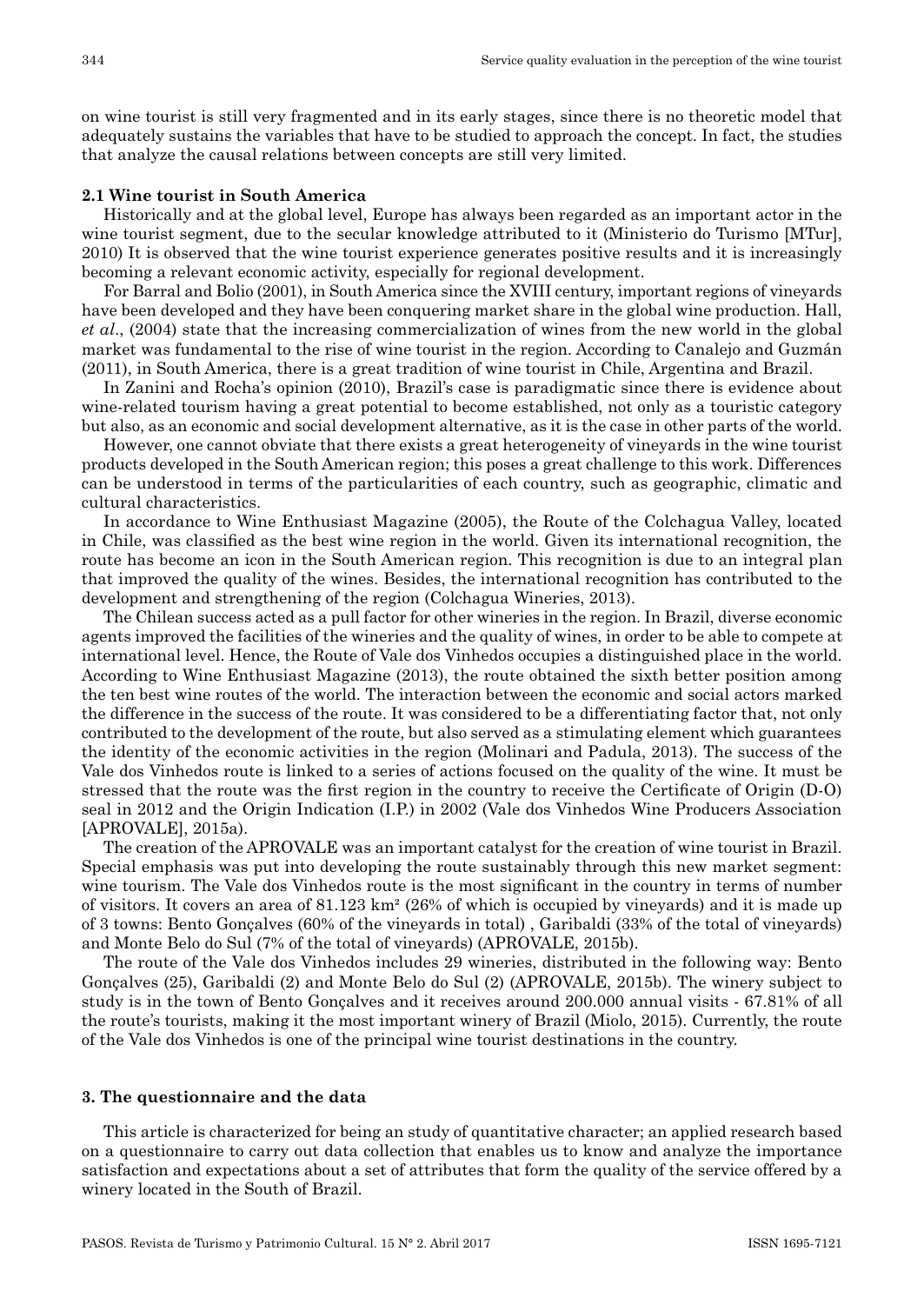The object of study is the winery Miolo, located in the South of Brazil. The winery is found in the route of the "Vineyards Valley". In 2002, the route became the first region of Brazil to be officially recognized under the title of "Geographic Indication (I.G.)" under the category of "Indication of Origin (I.P.)". In 2012, this certification led to the Certificate of Origin (D.O.) of wines and sparkling wines, the most complex and valuable category of those that constitute a "Geographic Indication (I.G.)" (APROVALE, 2013a). The route receives around 294.966 annual visits (APROVALE, 2015c), and the Miolo winery receives around 200.000 yearly visits, making it the most important winery in Brazil (Miolo, 2015).

#### **3.1 The questionnaire**

The survey was developed taking into account the previous works that had developed index in our field of study. The questionnaire, in particular, is adapted following the structure of Sparks (2007), Thomas, Quintal, and Phau (2010, 2011), and Quintal *et al*., (2015), previous works about service quality evaluation and the global satisfaction of the service for wine tourism. This allowed us to define 59 attributes (Thomas, Quintal, and Phau 2010, 2011; Quintas *et al.*, 2015)<sup>3</sup> whose purpose is to estimate the service quality in this field of study. For each attribute, according to the theoretical models developed, we obtained quantitative information regarding two aspects: (1) the degree of importance; and (2) the satisfaction. For these two characteristics, we used a verbal Likert scale ranging from 1 - "not important at all" or "not very satisfied", to 9 - "very important" and "very satisfied". In this manner, we can carry out a descriptive analysis of the variables to objectively measure the perceived quality by the wine tourism.

The survey is divided in two parts with a total of seven sections. The first part, with five sections, aims to evaluate the service quality through fifty-nine attributes. The second part, with the two remaining sections, aims to typify the wine tourist adequately. The first section obtains information about the infrastructure and the physical attributes which are fundamental elements in the creation of the destination's image. The second section collects information related to the perception of the quality of services and the experience the wine tourist have. The third section is more linked to the significant part of the meetings, the attention and the friendliness of the staff. The fourth and fifth sections obtain information about the loyalty, the image and the global quality of the winery. The sixth section obtains socio-demographic data that allows the classification of the tourists. Lastly, the seventh section obtains more general information related to the previous knowledge of the tourists about the world of wine and wine tourism.

#### **3.2 The sample**

The sample is made up of a total 385 surveys answered by the tourists who visited the Bodega Miolo between December 2014 and January 2015, the period of greater tourist influx due to the summer holidays. The size of the sample was determined for a level of trust of 95%, with 5% estimation error and 50% estimated prevalence.

The selection of participants was carried out in an aleatory fashion according to the exiting of the winery. The Miolo Winery opens every day of the week; mornings and afternoons. Tourists are welcomed by an oenologist. The reception serves to group the tourists according to the language of the visit, their interests and their previous knowledge of the world of wine. After, a select group of staff, sufficiently trained, is in charge of guiding the winery's visit which lasts one hour approximately. At the end of the visit, tourists were selected to participate in the satisfaction survey.

#### **3.3 The profile of the survey respondents**

Table 1 shows the socio-demographic aspects of the tourists. It can be seen that Sao Paulo (37%) was the more represented province in the sample. The vineyard is located in the South of Brazil; region made up of three provinces: Rio Grande do Sul (6.90%), Santa Catarina (7.40%) and Paraná (30.1%). In total, the tourists from these provinces represented the 15.60%. The largest number of tourists were men (55.22%) with an average age of 40-49 years (48.22%), married (59.14%) and with an average income of R\$ 2.501 -R\$ 5.000 (43.65%)<sup>4</sup>. Tourists with secondary education (48.22%) and university education (31.73%) were the most representative groups (79.95%). Regarding occupation, the wage-earners (59.39%) and civil servants (21.57%) were the most important groups. To sum up, it can be said that the socio-demographic profile of the wine tourist who visited the winery corresponds to the profile observed in other cultural destinations: higher educational level and larger income.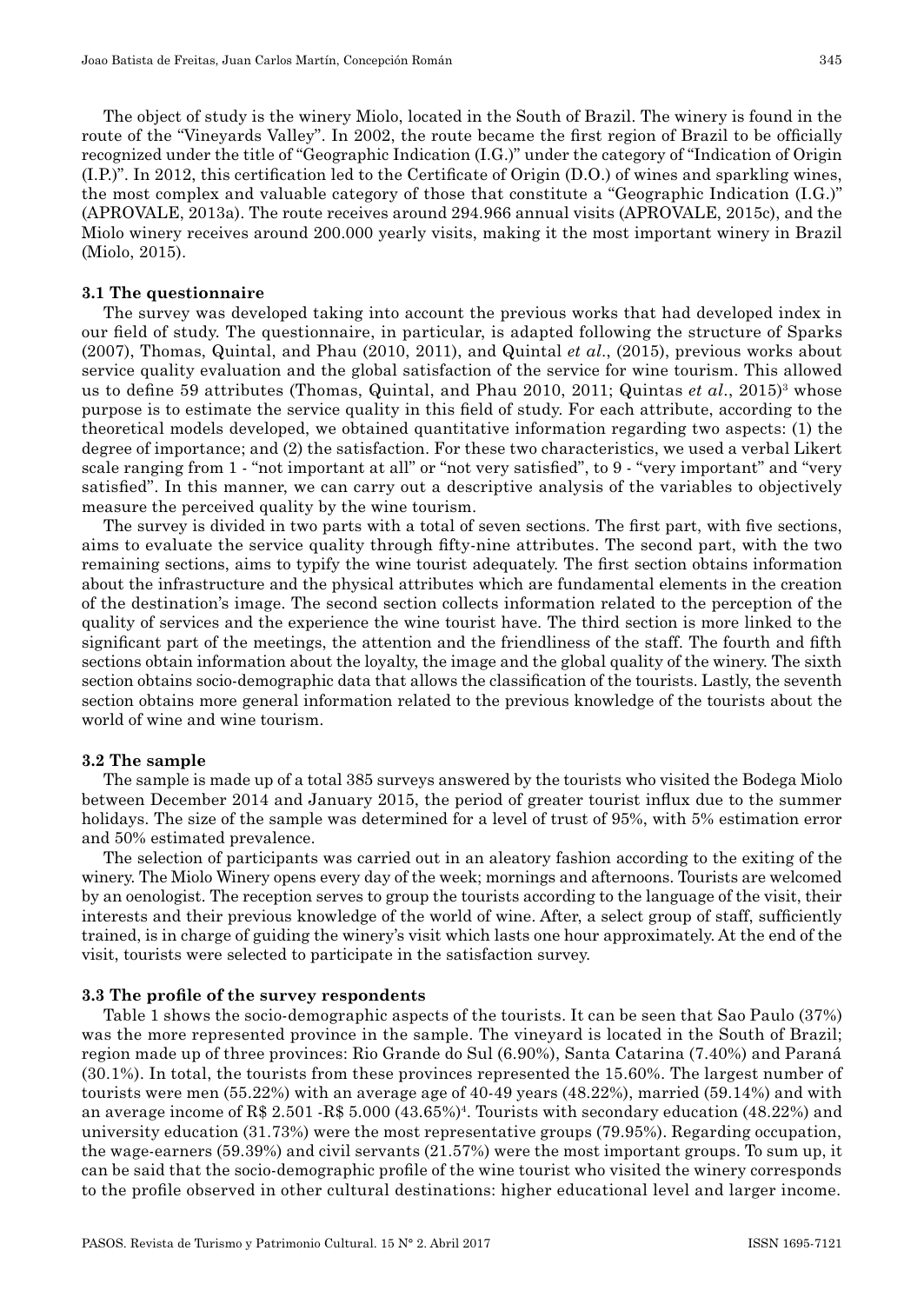| Province of origin        | <b>Marital</b> status |                                 |       |
|---------------------------|-----------------------|---------------------------------|-------|
| Rio Grande do Sul         | 6.90                  | Single                          | 21.32 |
| Santa Catarina            | 7.40                  | Married                         | 59.14 |
| Paraná                    | 1.30                  | Living with partner             | 16.24 |
| São Paulo                 | 37.00                 | Divorced                        | 0.51  |
| Rio de Janeiro            | 12.00                 | Widowed                         | 2.28  |
| Other                     | 35.50                 | Other                           | 0.51  |
|                           |                       |                                 |       |
| <b>Sex</b>                |                       | Occupation                      |       |
| Male                      | 55.22                 | Wage-earner                     | 59.39 |
| Female                    | 44.78                 | Civil servant                   | 21.57 |
|                           |                       | Liberal Professional            | 9.90  |
| Age                       |                       | Retired                         | 6.60  |
| Less than 30 years        | 8.63                  | Student                         | 1.27  |
| $30 - 39$ years           | 15.99                 | House-wives                     | 1.02  |
| $40 - 49$ years           | 48.22                 | Unemployed                      | 0.25  |
| $50 - 59$ years           | 16.24                 |                                 |       |
| 60 or older               | 10.91                 | Monthly family income           |       |
|                           |                       | Until R\$: 2.500,00.            | 15.48 |
| <b>Education</b>          |                       | R\$: 2.501,00 - R\$: 5.000,00   | 43.65 |
| Primary Education         | 9.90                  | R\$: 5.001,00 - R\$: 7.500,00   | 23.35 |
| Secondary Education       | 48.22                 | R\$: 7.501,00 - R\$: 10.000,00  | 8.88  |
| <b>University Studies</b> | 31.73                 | R\$: 10.001,00 - R\$: 12.500,00 | 3.30  |
| Postgraduate Studies      | 9.39                  | R\$: 12.501,00 - R\$: 15.500,00 | 1.78  |
| Other                     | 0.76                  | $>$ R\$: R\$: 15.501,00         | 3.55  |

**Table 1: Socio-demographic profile of the survey's respondent in percentage (%)**

**Source:** Own elaboration

Table 2 presents some additional data about the tourists' profile with regard to the variables related to the visit of the winery and their knowledge of wine and wine tourism. This aspect is important because we can later analyze what internal factors of demand intervene as the determining ones when ranking the quality of experience. The great majority of those surveyed (82.23%) had little knowledge of wine and in fact, it was their first time at a vineyard (72.84%). Furthermore, it was possible to prove that this type of tourism is more practiced by couples (67.69%). The principal reasons to visit the vineyard were holidays (53.05%) and activity related to business trip near the vineyard (36.80%). With regard to the publicity and knowledge of the vineyard, the category: friends/other (65.48%) represents the most efficient promotional method. Lastly, in the context of wine tourism, it was observed that the most important aspects for tourists were expanding their knowledge of the world of wine (72.84%) and getting to know the world of wine (72.84%).

## **4. Fuzzy Logic and Ideal Solutions**

In this study we have employed fuzzy logic methodology, which has been applied in the field of business administration (Hutchinson, 1998; Viswanathan, 1999; Xia, Wang, and Gao, 2000), and which is gaining great acceptance in the analysis of service quality (Tsaur, Chang, and Yen, 2002; Yeh and Kuo, 2003; Benítez *et al*., 2007). Fuzzy logic is an alternative to classical logic. It allows us to capture subjectivity and imprecision in a mathematical model. It does so by considering intuitive concepts such as the degree of satisfaction, comfort or adjustment, and converting them into numerical format.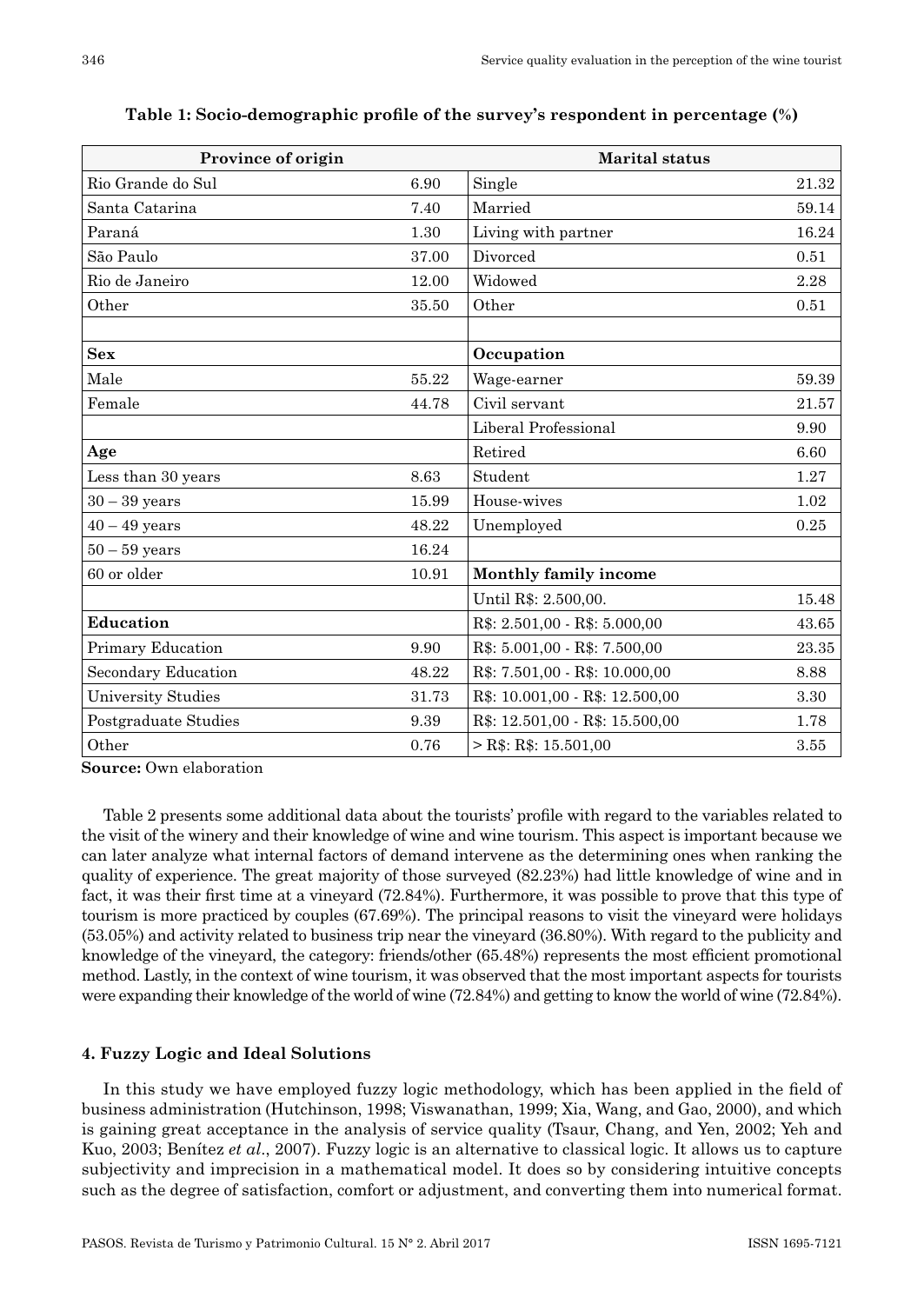| Knowledge about the world of wine                                |              | First visit to a vineyard           |           |  |  |
|------------------------------------------------------------------|--------------|-------------------------------------|-----------|--|--|
| Whitout knowledge                                                | 11.42        | Yes                                 | 72.84     |  |  |
| Little knowledge                                                 | 82.23        | No                                  | 27.16     |  |  |
| Moderate knowledge                                               | 4.82         |                                     |           |  |  |
| Good knowledge                                                   | 1.52         | Reason of the visit to the vineyard |           |  |  |
| Expert                                                           | $\mathbf{0}$ | Holiday                             | $53.05\,$ |  |  |
|                                                                  |              | Business trip in the region         | 36.08     |  |  |
| <b>Number of companions</b>                                      |              | Family/friends visit                | 1.78      |  |  |
| Alone                                                            | 2.82         | Local leisure                       | 3.55      |  |  |
| 1                                                                | 67.69        | Relax                               | 4.82      |  |  |
| $2 - 4$                                                          | 11.79        |                                     |           |  |  |
| $5 - 7$                                                          | 3.08         | Knowledge of the vineyard           |           |  |  |
| > 8                                                              | 14.62        | Friends/ other                      | 65.48     |  |  |
|                                                                  |              | Leaflets/Broucheres                 | 12.94     |  |  |
| Most important aspect related to enotourism                      |              | Internet                            | 7.61      |  |  |
| Getting to know the world of the wine                            | 22.34        | TV, newspapers, magazines           | 1.52      |  |  |
| Expanding knowledge about the world of the<br>wine               | 72.84        | Other                               | 12.44     |  |  |
| Wine tourism: secondary objective of a trip in<br>the last years | 4.57         |                                     |           |  |  |
| Wine tourism: main purpose of a trip in the<br>last vears        | 0.25         |                                     |           |  |  |

**Table 2: Tourist's profile: additional data in percentages (%)**

**Source:** Own elaboration

Fuzzy logic is a technique based on degrees of truth. The focus is partial reasoning (the value of truth can vary between the intervals of completely true to completely false). The principal characteristic of this methodology is based on the inaccuracy of decisions; given that human knowledge is uncertain, incomplete and inexact. As it can be inferred, this approach differs from the classical view in which decisions are based on fixed and precise reasoning (true or false).

Fuzzy logic forms complex, non lineal systems through linguistic variables, to create sets of numbers. The linguistic variables are characterized by the value being expressed in a natural and colloquial language through words and sentences. According to Dolnicar (2013), one of the biggest challenges that social researchers face, is the lack of guidelines or good practices when it comes to: (1) How to define what we want to measure? (2) How many questions are necessary? (3) How to ask these questions? (4) How to let interviewees answer? Our article centers on representing the information of the quality perceived by the wine tourism, who answered following a Likert verbal scale through triangular fuzzy numbers that are determined by the membership function (Pedrycz and Gomide, 2007; Kahraman, 2008; Zadeh, 1973). For instance, the winery's facilities are represented in a Likert scale from 1 to 9, in which 1 and 9 respectively signify: "not at all" and "very satisfied".

The theory of fuzzy sets has been used as a tool to create flexible mathematical models initially made up of variables of subjective nature or of imprecise attributes. Fuzzy sets are represented by diffuse membership functions which determine the degree of membership of each element described by a number between 0 and 1. The 0 degree of membership indicates that the value does not belong to the set while 1 belongs with total certainty. Intermediate values provide the degree of certainty about the possible membership. The most widely used membership functions are: triangular, trapezoidal, Gauss and Sigmoides (Pedrycz and Gomide, 2007; Zadeh, 1965).

This article is based on the use of the fuzzy sets more utilized in scientific contexts: triangular fuzzy numbers (TFN). TFNs are represented by the triplet of real numbers are defined by a triplet ( $a_{_L}$   $a_{_2}$   $a_{_3}$ ) of real numbers and are denoted by *Ã*. Each linguistic term is characterized by a TFN in order to represent its range of approximate value between 0 and 100<sup>5</sup>, and is denoted as  $(a_1, a_2, a_3)$  where  $0 \le a_1 \le a_2 \le a_3 \le 100$ .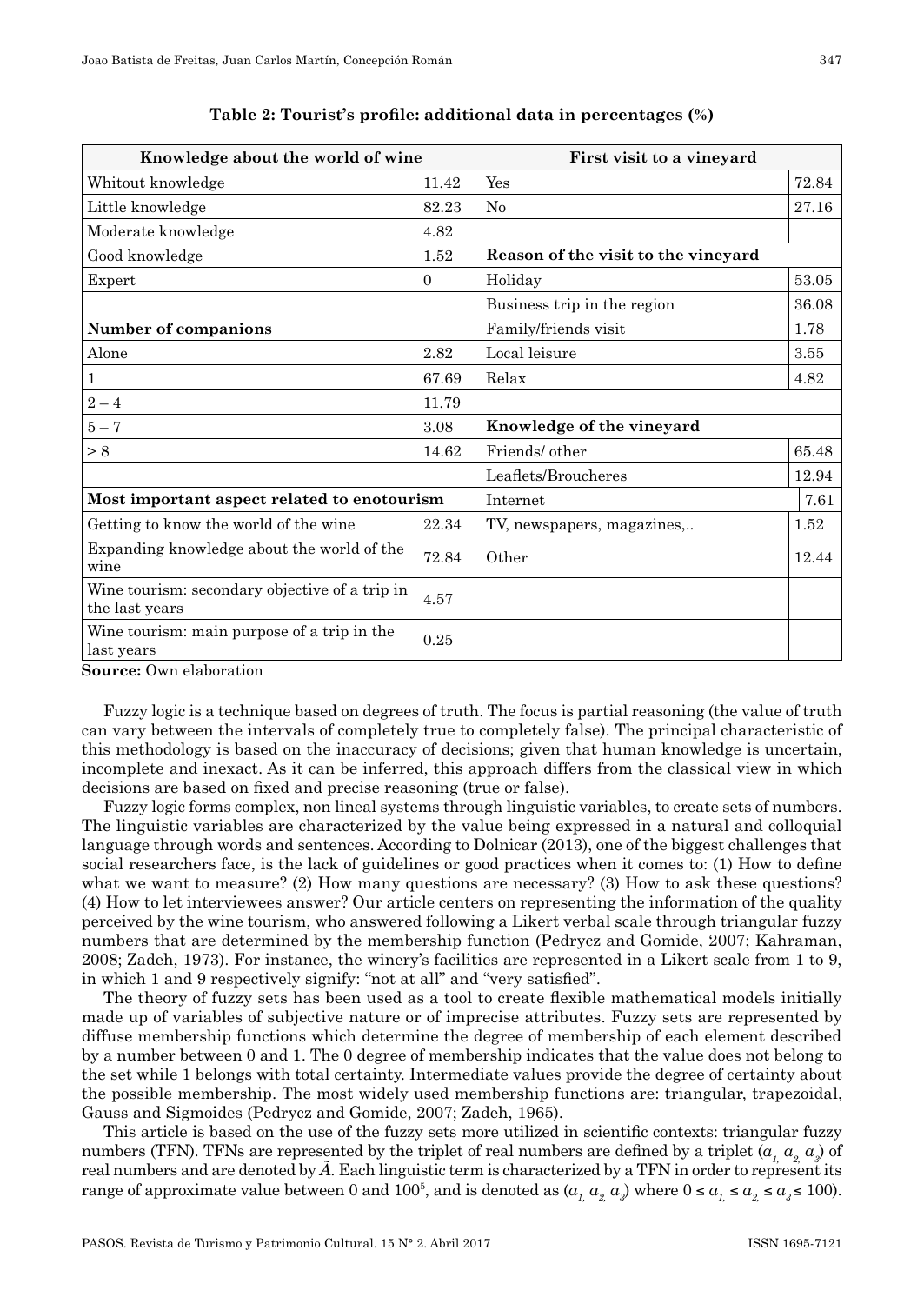Where  $a_2$  is the most probable value of the linguistic term, and  $a_3$  and  $a_1$  are the upper and lower levels used to reflect the ambiguity of the term. Awasthi, Chauhan and Goyal (2011) show in detail the theory of fuzzy sets, in particular the TFNs, extending the previous works of Zadeh (1965), Bellman and Zadeh (1970) and Yang, Ji, Gao, and Li, (2007).

Therefore, considering the use of fuzzy logic, and taking into account the peculiarities of this research, the service quality is going to be analyzed for a set of attributes which represent the concept studied with TFNs. Table 3 shows the representation of this verbal Likert scale of 9 points in the TFNs. It can be said that it has followed a conventional model of symmetry of the points with the exception of the extreme values, as it has been the case in other previous research. (Chen, 2000; Benítez *et al*., 2007).

| Verbal Index             | <b>TFN</b>     |
|--------------------------|----------------|
| Not satisfied at all (1) | (0,0,20)       |
| (2)                      | (10, 20, 30)   |
| (3)                      | (20, 30, 40)   |
| (4)                      | (30, 40, 50)   |
| (5)                      | (40,50,60)     |
| (6)                      | (50, 60, 70)   |
| (7)                      | (60, 70, 80)   |
| (8)                      | (70, 80, 90)   |
| Very satisfied (9)       | (80, 100, 100) |

| Table 3. Triangular Fuzzy Numbers. Likert's verbal index of 9 points |  |  |  |
|----------------------------------------------------------------------|--|--|--|
|----------------------------------------------------------------------|--|--|--|

**Source:** Own elaboration

In general terms, the measurement of the perceived quality of services is a complex topic and no general and universally accepted model exists. Following Payne (1980), the first part of the battle when determining the satisfaction of the wine tourist or the service quality of the winery, consists in identifying these concepts in a way that we ourselves can understand them. Hence, we would have to define them clearly. Once we are confident that the definition is clear, we can start putting it into words that the interviewees can understand unequivocally. However, the employed concepts are clearly multidimensional as they are abstract and exist only in the imagination of the researchers. Bagozzi (2011) states that the theoretical meaning of a construct or concept should be defined in terms of its structure, specificity, reach, ambiguity, vagueness and transcendence regarding its presence; taking into account both its possible antecedents and its consequences. However, judging by Dolnicar (2013), there is no clear guide to achieve this. After all, antecedents and consequences can never be known before carrying out a study. Following Rossiter (2011), when the object and attributes are abstract, the following elements have to be specified: (1) the evaluator; (2) the object; (3) the object's dimensions; (4) the attributes and (5) the components of the attributes. In our case, the evaluators are the wine tourists who have visited the winery (1); the satisfaction of the wine tourist is the analyzed object (2); we analyze three dimensions: tangible, experiences and interactions with the staff (3); we analyze 31 attributes  $(4)$ ; and 31 unidimensional components  $(5)^6$ .

Following Roy (1996), there are various multi-criteria Decision Making methods (MCDM) that can be used in the decision making process. The MCDMs are important tools to help managers in situations of uncertainty, complexity and contradictory objectives (Wang, 2010). Vincke (1992) subdivides the MCDMs according to the North-American or European school. Another classification corresponds to Figueira, Greco and Ehrgott (2005) and Kahraman (2008). They separate methods between Multiple Attribute Decision Making (MADM) methods and Multiple Objective Decision Making (MODM) methods.

Taking into account the diverse existing methods, in this work we have employed the TOPSIS (Technique for Order Preference by Similarity to Ideal Solution) method, which was proposed for the first time by Hwang and Yoon (1981). The basic principle of TOPSIS is to choose the alternative that is as close as possible to the positive ideal solution, according to a coefficient of similarity that measures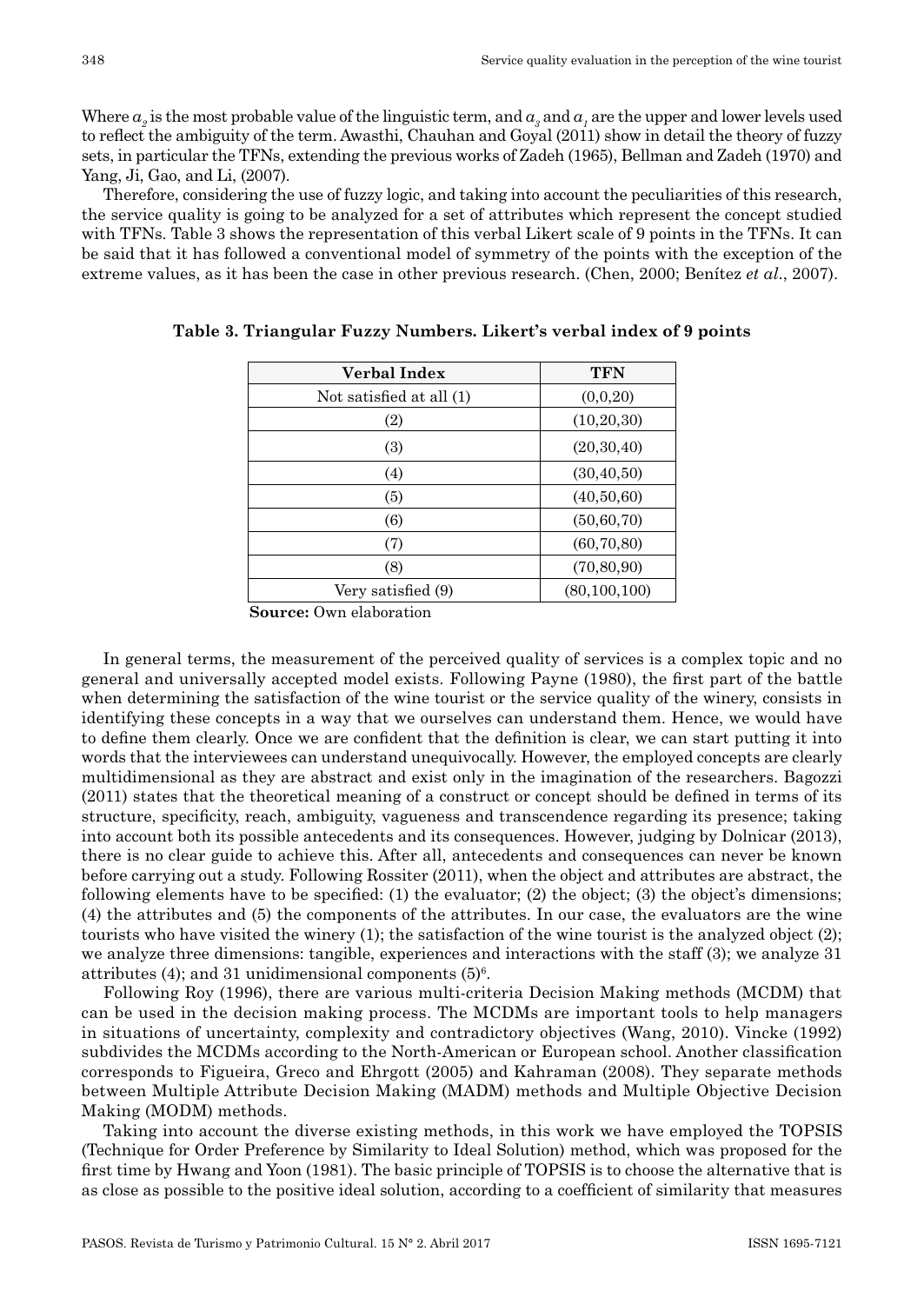the similarity between the alternatives. This method has been widely used to deal with the decision making process (Dymova, Sevastjanov, and Tikhonenko, 2013; Yue, 2011).

It is a method that evaluates the performance of alternatives where there are multiple attributes and chooses a positive ideal solution. Then, this result is presented in a ranking which contains all the best reachable values of the alternatives. The ideal solutions occupy a prominent place in the method, and they are obtained by maximizing (minimizing) the benefit criteria and minimizing (maximizing) the cost criteria (Kahrman, 2008). Table 4 shows the steps to follow in order to carry out a TOPSIS method.



**Table 4: Sequential development of the TOPSIS methods.**

This article uses thirty one attributes to evaluate the satisfaction of the wine tourist who visited a winery in the south of Brazil. Being an abstract concept and thus, multidimensional, it is fundamental to understand the existing relation between the satisfaction and its respective attributes. Mainly, because this information is very relevant for the winery's managers. Based on the supposition of the functional dependence, it was possible to calculate the elasticity value of the satisfaction with respect to each one of the attributes. The elasticity is a standard measure of the sensitivity of a variable due to the changes in another variable. It is expressed as the relation of the percentage variation of said variables (Coyle, Buxton, and O'Brien, 2003). In this context, the calculation of elasticity is an important tool as it can indicate the degree in which a variable changes according to the behaviour of other variables. Elasticity is one of the most important economic concepts and it has its origins in Physics.

## **5. Results**

This section is divided in two parts with the aim of improving the understanding of the results. The first part analyses the ideal solutions, which are essential to calculate the synthetic indicators through the TOPSIS method. The second part focuses on analyzing the synthetic indicators of satisfaction for a determined segment of the wine tourist in accordance to the vineyard's image they had prior to the visits well as the elasticity value for this segment.

## **5.1 Ideal Solutions**

Table 5 shows the ideal solutions, both positive and negative, of the analyzed wine tourism. It can be seen that the table contains six columns. In the first one, the denomination of each one of the 31 analyzed attributes appears. The second and third columns present, respectively, the vector of the positive ideal solution and the segment that obtained the best evaluation. In similar fashion, columns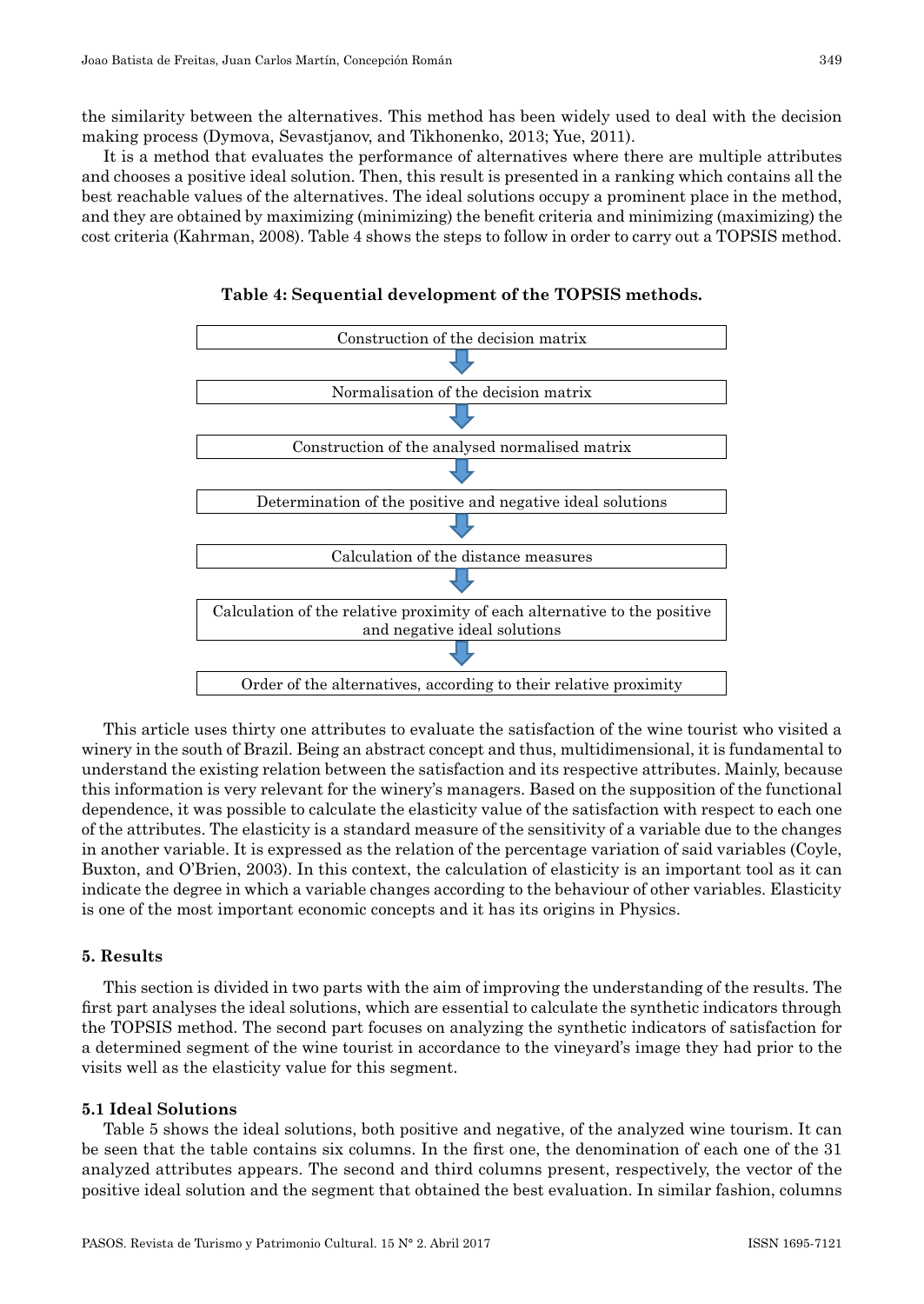4 and 5 present the negative ideal solution and the segment that received the worst evaluation. Finally, the 6 column presents the percentage of variation between the best and the worst observations.

| Idsection                                                                                                                                            | Apos                                                                                                                                     | Obs                               | Aneg  | Obs                                      | Perc-var |
|------------------------------------------------------------------------------------------------------------------------------------------------------|------------------------------------------------------------------------------------------------------------------------------------------|-----------------------------------|-------|------------------------------------------|----------|
| A1 Access to the vineyard                                                                                                                            | 95                                                                                                                                       | 'D <sub>10</sub> S4'              | 40.00 | 'D1S5'                                   | 137.50%  |
| A2 Reception facilities                                                                                                                              | 95                                                                                                                                       | 'D8S5'                            | 50.00 | 'D1S5'                                   | 90.00%   |
| A3 Winery facilities                                                                                                                                 | 95                                                                                                                                       | 'D11S5'                           | 40.00 | 'D1S5'                                   | 137.50%  |
| A4 Shop facilities                                                                                                                                   | 95                                                                                                                                       | 'D8S5'                            | 55.00 | 'MStat6'                                 | 72.73%   |
| A8 Toilet facilities                                                                                                                                 | 95                                                                                                                                       | 'D7S3'                            | 40.00 | 'D1S5'                                   | 137.50%  |
| A9 Accessibility for the disabled                                                                                                                    | 95                                                                                                                                       | 'D7S3'                            | 50.00 | 'D1S5'                                   | 90.00%   |
| A10 Cleaning of the vineyard                                                                                                                         | 95                                                                                                                                       | 'D8S5'                            | 50.00 | 'D1S5'                                   | 90.00%   |
| A11 Decoration/Architecture of the vineyard                                                                                                          | 95                                                                                                                                       | 'D11S5'                           | 50.00 | 'D1S5'                                   | 90.00%   |
| A12 Presence of the natural environment in the vineyard.                                                                                             | 95                                                                                                                                       | 'D10S3'                           | 50.00 | 'D1S5'                                   | 90.00%   |
| A14 Wine awarded (national/international)                                                                                                            | 95                                                                                                                                       | 'D8S5'                            | 50.00 | 'D1S5'                                   | 90.00%   |
| A15 Organized wine routes                                                                                                                            | 95                                                                                                                                       | 'D10S3'                           | 50.00 | 'D1S5'                                   | 90.00%   |
| A16 Region's climate suitable for wine tourism                                                                                                       | 95                                                                                                                                       | 'D8S5'                            | 50.00 | 'D1S5'                                   | 90.00%   |
| B1 Buying products related to the vineyard                                                                                                           | 95                                                                                                                                       | 'D10S1'                           | 50.00 | $^{\circ}$ D <sub>1</sub> S <sub>5</sub> | 90.00%   |
| B <sub>2</sub> Purchase odd wines                                                                                                                    | 95                                                                                                                                       | 'D10S1'                           | 63.23 | 'D <sub>11</sub> S8'                     | 50.24%   |
| B3 Buying wines at reasonable prices                                                                                                                 | 95                                                                                                                                       | 'D10S1'                           | 32.50 | $^{\circ}$ D <sub>1</sub> S <sub>5</sub> | 192.31%  |
| B5 Participation of the oenologist (wine expert) in the visit                                                                                        | 95                                                                                                                                       | 'D <sub>1</sub> S5'               | 70.00 | 'D <sub>10</sub> S <sub>2</sub> '        | 35.71%   |
| B9 Eating and drinking traditional products                                                                                                          | 95                                                                                                                                       | 'D10S1'                           | 50.00 | $^{\circ}$ D <sub>1</sub> S <sub>5</sub> | 90.00%   |
| B11 Planned trips (groups, thematic visit, tasting, etc.)                                                                                            | 95                                                                                                                                       | 'D <sub>10</sub> S <sub>2</sub> ' | 50.00 | D <sub>1S5</sub>                         | 90.00%   |
| B12 Presence in the shop/outdoor markets of regional<br>products and handicrafts                                                                     | 95                                                                                                                                       | 'D8S4'                            | 50.00 | 'D1S5'                                   | 90.00%   |
| B17 To participate in the area's cultural tourism                                                                                                    | 95                                                                                                                                       | 'D8S4'                            | 50.00 | 'D1S5'                                   | 90.00%   |
| B18 Getting to know the historical and cultural heritage<br>of the vineyard                                                                          | 95                                                                                                                                       | 'D10S2'                           | 50.00 | $^{\prime}$ D1S5'                        | 90.00%   |
| B <sub>19</sub> Getting to know the world of wine                                                                                                    | 95                                                                                                                                       | `D10S1'                           | 50.00 | $^{\prime}$ D1S5'                        | 90.00%   |
| B <sub>20</sub> Wine tasting                                                                                                                         | 95                                                                                                                                       | 'D7S3'                            | 40.00 | $^{\prime}$ D1S5'                        | 137.50%  |
| B21 Getting to know the system of production of the grape                                                                                            | 95                                                                                                                                       | `D10S1'                           | 50.00 | 'D1S5'                                   | 90.00%   |
| B22 Getting to know the production process of wine                                                                                                   | 95                                                                                                                                       | 'D7S3'                            | 50.00 | 'D1S5'                                   | 90.00%   |
| B24 Visit at a fair price and value                                                                                                                  | 95                                                                                                                                       | 'D10S1'                           | 50.00 | 'D1S5'                                   | 90.00%   |
| C1 Friendly and kind staff                                                                                                                           | 95                                                                                                                                       | 'D8S5'                            | 50.00 | 'D1S5'                                   | 90.00%   |
| C <sub>2</sub> Professional Staff                                                                                                                    | 95                                                                                                                                       | 'D8S5'                            | 50.00 | 'D1S5'                                   | 90.00%   |
| C3 Staff with the adequate personal image (hygiene and<br>appearance)                                                                                | 95                                                                                                                                       | 'D8S5'                            | 60.00 | $^{\prime}$ D1S5'                        | 58.33%   |
| C4 Staff with command of languages                                                                                                                   | 95                                                                                                                                       | 'D8S5'                            | 50.00 | 'D1S5'                                   | 90.00%   |
| C5 Competent staff                                                                                                                                   | 95                                                                                                                                       | 'D8S5'                            | 40.00 | T1SS'                                    | 137.50%  |
| D1. Image of the vineyard prior to the visit<br>D7. Price with relation to the perceived quality<br>D8. Authenticity and originality of the vineyard | D10. Possibility of returning to the vineyard<br>D11. Possibility of recommending it to friends<br>or relatives<br>MStat. Marital Status |                                   |       |                                          |          |

## **Table 5: Ideal Solutions**

If we analyze the table for the different attributes, the first thing that can be observed is that from all the socio-demographic variables of segmentation, the only one that intervenes in the calculation of the ideal solutions is the civil status. It can be seen that the individuals with a different civil status from the anticipated one, present the worst evaluation of the shop's facilities. The rest of the segmentation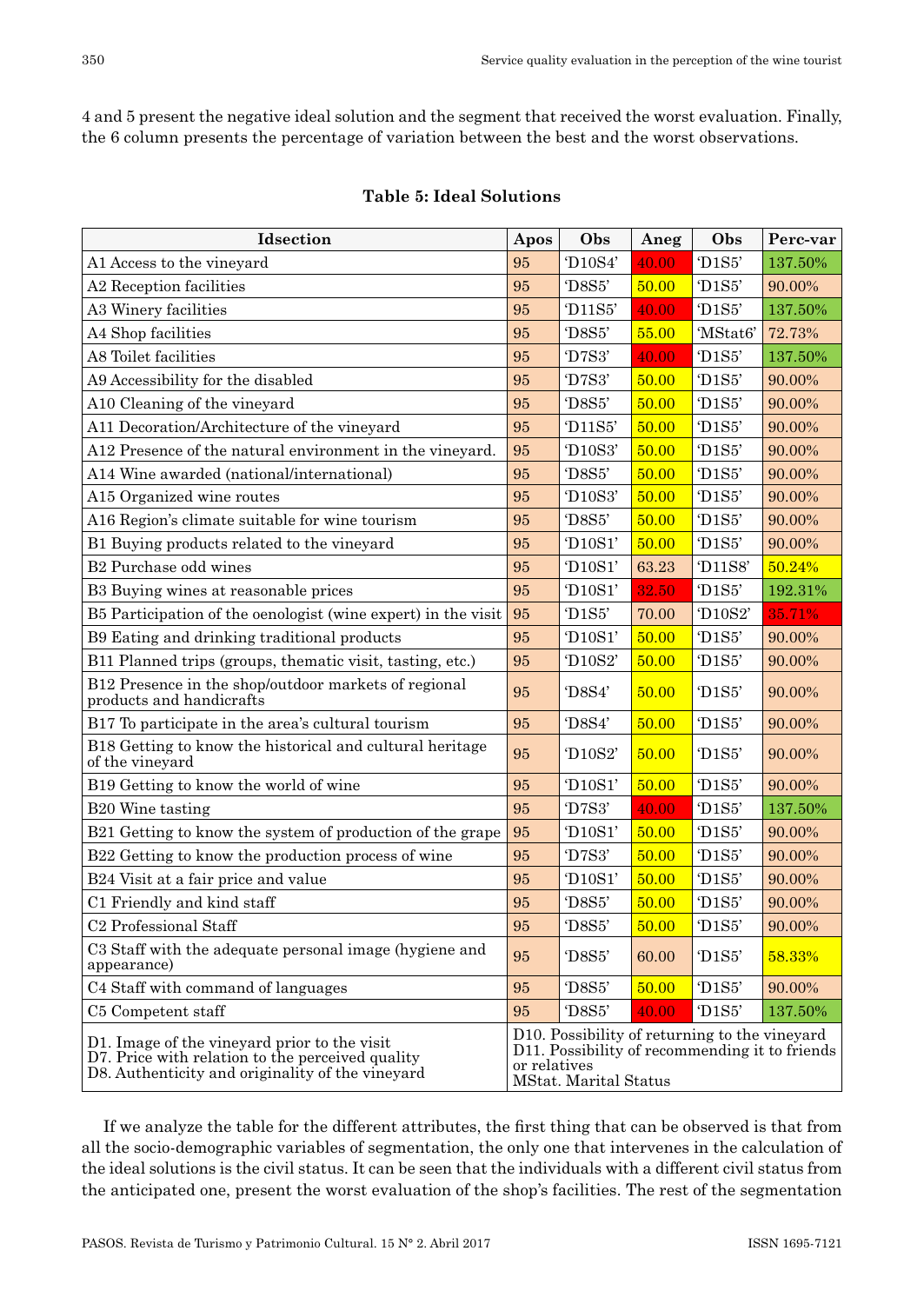variables that influence the ideal solutions are related to the image, the experience and the loyalty. To be precise, the variables that intervene are: the vineyard's image prior to the visit, the price in relation to the perceived quality, the authenticity and originality of the vineyard, the possibility to return to the vineyard and the possibility of recommending it to friends or relatives. Observing the positive ideal solution, it can be seen that there has always been a segment which has evaluated as "very satisfied" all the attributes included in the measurement of the satisfaction of the wine tourism. While if we observe the negative ideal solution, it can be seen that this behaviour is not symmetrical and that the attributes which have been ranked worst by some of the segments (in the majority of cases, the wine tourist that have evaluated the image of the winery prior to the visit as a 5) are: the access to the vineyard, the winery's facilities, the toilet facilities, the purchase of wines at reasonable prices, the wine tasting and the competent staff. For obvious reasons, these same attributes are the ones that present a higher heterogeneity of results between the two extreme ideal solutions.

## **5.2 Synthetic Indicators of Satisfaction and Elasticity**

Figure 1 shows the results obtained after obtaining the synthetic indicator of satisfaction TOPSIS considering the variable D1 of segmentation<sup>7</sup>, which represents the image of the vineyard prior to the visit, as well as the general result for all the wine tourist that participated in the analysis. It can be seen that the synthetic indicator of satisfaction presents a behaviour with a tendency to grow, between the image and the satisfaction perceived. Besides, as it could not be otherwise, the value of global satisfaction for the group of all the wine tourist is an average value between the values obtained for the analyzed segments. This result is quite coherent, and it has already been obtained in the literature following other kind of methodology. For example, Liat, Mansori, and Huei, (2014) analyzing the hospitality industry in Malaysia, find that there is a positive link between the quality of the service, the client's satisfaction, the corporate image and the loyalty of the client. It can be concluded that to the extent that the image of the winery is better, the satisfaction experimented by tourists is higher. Thus, the winery should make an effort to improve the image that the tourists have prior to their visit; through informative leaflets, talks or advertising campaigns at places of interest within the region.



## **Figure 1: Synthetic Indicator of satisfaction TOPSIS. (D1 – Image of the vineyard prior to the visit.)**

Finally, Table 6 shows the obtained results in the elasticity of the satisfaction with regard to each of the attributes that intervene in the total of wine tourist and the segments differentiated by gender; meaning the group of the men and the one of the women. At a general level, it can be seen that all the calculated elasticity show that the global satisfaction is inelastic with regard to all the attributes. However, looking at the magnitude of the values, it is concluded that the satisfaction is more elastic with regard to the attributes of experience such as, for example, the purchase of odd wines and at reasonable prices as well as being able to eat and drink traditional products. On the other hand, it can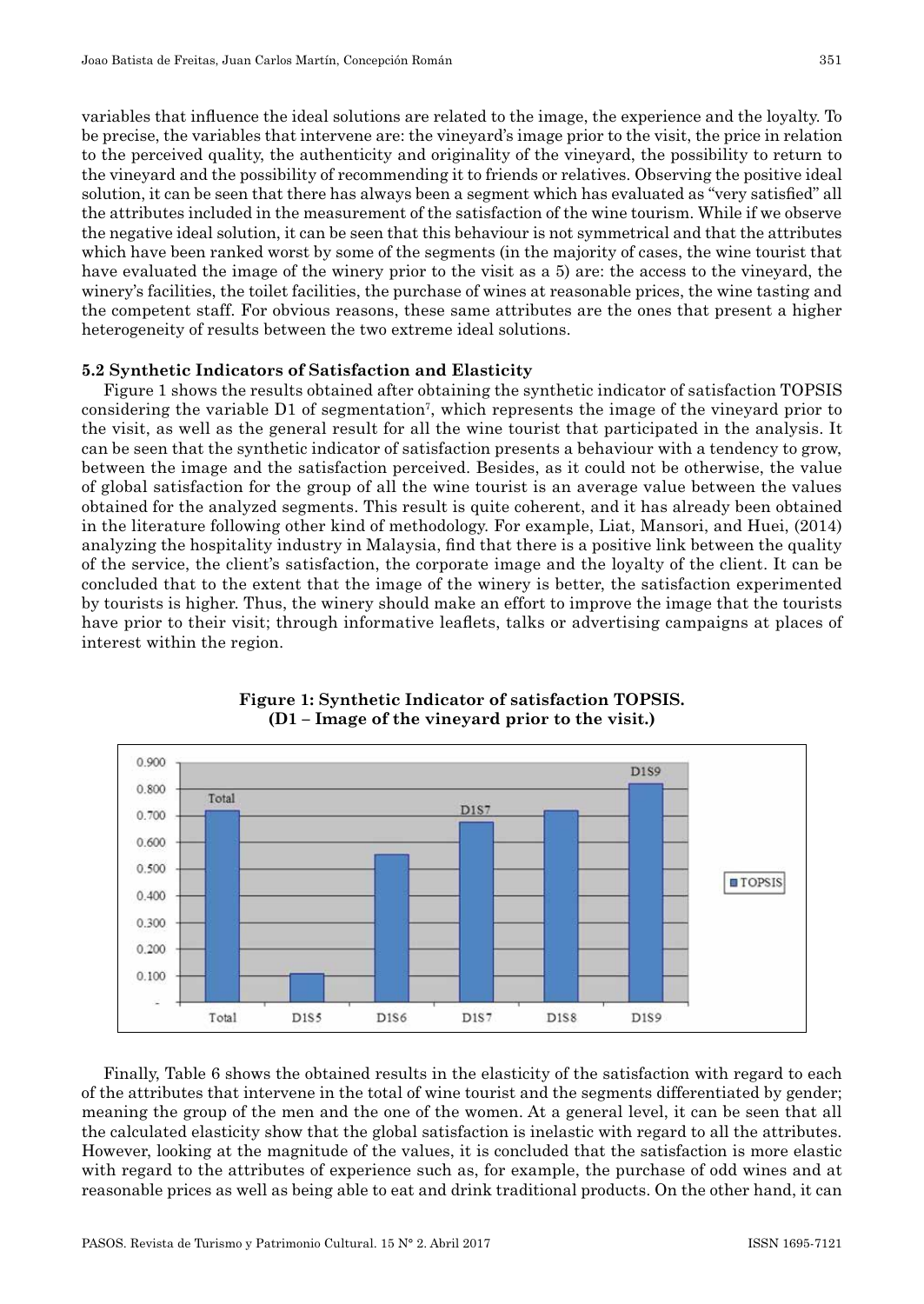be seen that satisfaction is more inelastic with regard to the shop facilities, the region's climate and the participation of oenologists or staff specialized in the world of wine.

| Attribute                                                                     |       | Male  | Female |
|-------------------------------------------------------------------------------|-------|-------|--------|
| A1 Access to the vineyard                                                     | 0.070 | 0.068 | 0.075  |
| A2 Reception facilities.                                                      | 0.068 | 0.069 | 0.067  |
| A3 Winery's Facilities                                                        | 0.074 | 0.076 | 0.072  |
| A4 Shop facilities                                                            | 0.061 | 0.062 | 0.059  |
| A8 Toilet facilities                                                          | 0.075 | 0.076 | 0.075  |
| A9 Accessibility for disabled people.                                         | 0.081 | 0.080 | 0.081  |
| A10 Cleaning of the vineyard.                                                 | 0.080 | 0.082 | 0.076  |
| A11 Decoration / Architecture of the vineyard                                 | 0.082 | 0.083 | 0.080  |
| A12 Presence of the natural environment in the vineyard                       | 0.074 | 0.074 | 0.074  |
| A14 Wine with awards (at local level/international level)                     | 0.083 | 0.081 | 0.086  |
| A15 Organized wine routes                                                     | 0.078 | 0.078 | 0.078  |
| A16 Regional weather suitable for wine tourism                                | 0.057 | 0.058 | 0.056  |
| B1 Purchase of products related to the vineyard.                              | 0.080 | 0.079 | 0.081  |
| B <sub>2</sub> Purchase of odd wines                                          | 0.096 | 0.094 | 0.096  |
| B3 Purchase of wines at reasonable prices.                                    | 0.094 | 0.092 | 0.099  |
| B5 Participation of the oenologist (wine expert) in the visit.                | 0.056 | 0.057 | 0.054  |
| B9 Eating and drinking traditional products.                                  | 0.093 | 0.089 | 0.100  |
| B11 Planned trips, groups, thematic visit, tastings, etc.)                    | 0.079 | 0.079 | 0.079  |
| B12 Presence of regional products and handicrafts inn the shop/outdoor market | 0.082 | 0.081 | 0.083  |
| B17 To participate in the area's cultural tourism                             | 0.076 | 0.076 | 0.076  |
| B18 Getting to know the historical and cultural heritage of the vineyard      | 0.084 | 0.082 | 0.086  |
| B19 Getting to know the wine world                                            | 0.072 | 0.075 | 0.068  |
| B20 Wine tasting                                                              | 0.082 | 0.084 | 0.078  |
| B21 Getting to know the production system of the grape                        | 0.073 | 0.071 | 0.075  |
| B22 Getting to know the production process of wine                            | 0.075 | 0.077 | 0.072  |
| B24 Visit at a fair price and value                                           | 0.074 | 0.076 | 0.071  |
| C1 Friendly and kind staff                                                    | 0.073 | 0.076 | 0.067  |
| C <sub>2</sub> Professional Staff                                             | 0.073 | 0.076 | 0.068  |
| C3 Staff with the adequate personal image (hygiene and appearance)            | 0.066 | 0.069 | 0.061  |
| C4 Staff with command of languages                                            | 0.073 | 0.076 | 0.067  |
| C5 competent staff                                                            | 0.079 | 0.083 | 0.074  |

**Table 6: Elasticity of the satisfaction by attribute. Total, Male, Female.**

Analyzing the particularities of every segment, we observe that the general pattern is sustained since we deal with a segmentation that separates the wine tourist in only two groups. Nevertheless, there is a difference worth stressing in the magnitude of values. Thus, for example, it can be seen that women turn out to be more inelastic with regard to all the attributes related to the winery's staff, while they present a greater elasticity in the attributes of experience that turned out to be more elastic. The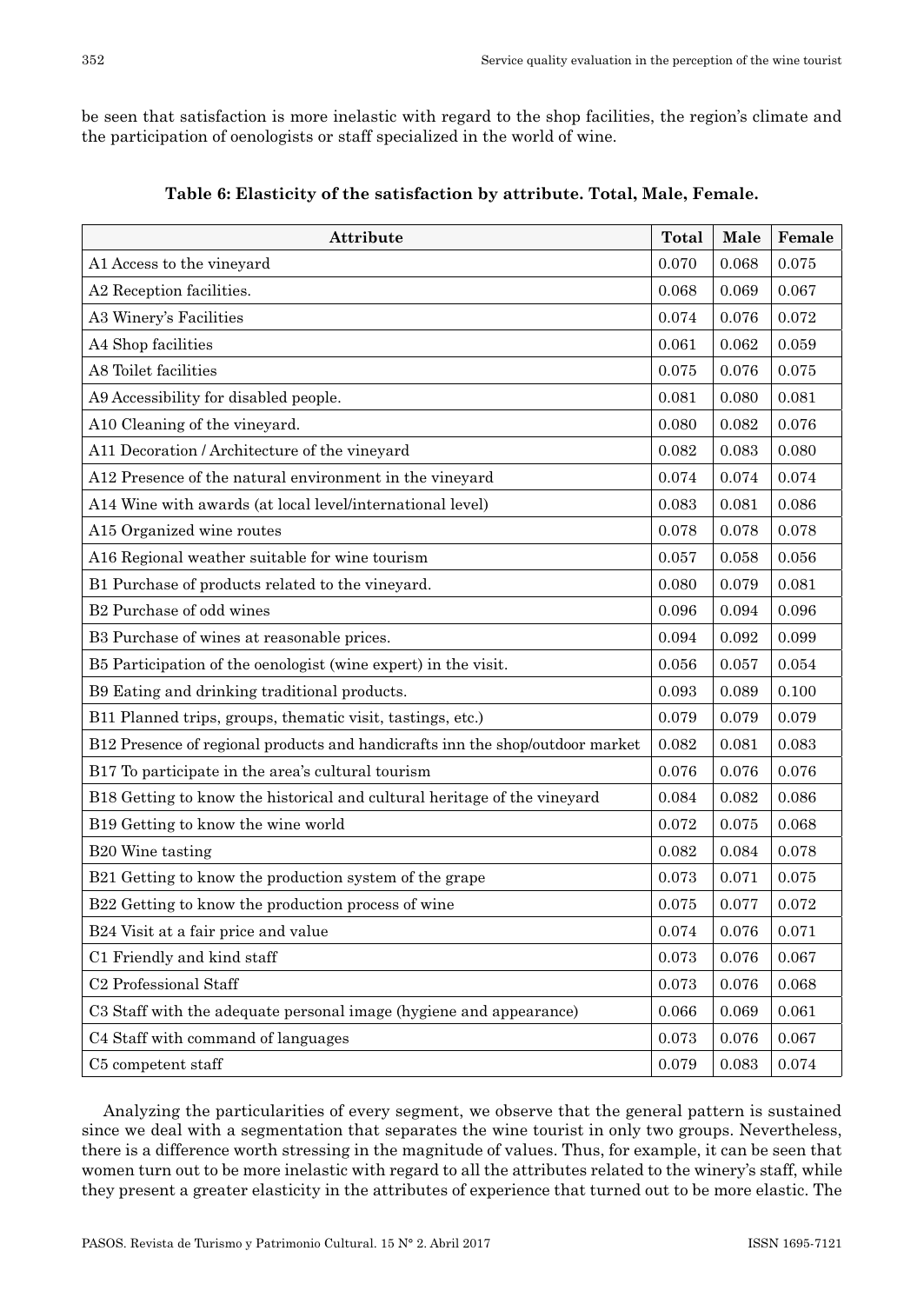recommendation for the directors is clear: they have to intervene in those variables of experience with a greater emphasis on the female segment. Hence, it is suggested that the winery should highlight more the varieties which are harder to find in the rest of the world, offer competitive prices and a greater diversity of local gastronomic products that highlight the experience of the visit as a whole. These outcomes are comparable to those obtained in previous works. Thus, for instance, Dodd and Gustafson (1997) and Bruwer and Alant (2009) observed that the affordable prices on the winery's door have a positive influence in the wine tourism's attitude. In a similar manner, Roberts and Sparks (2006) conclude that the value for money in the purchase of wine is an essential attribute to strengthen the competitiveness of an wine tourist region. With reference to the complementary gastronomic products, the same authors conclude that the combined tasting of wine and local products such as olives and cheese, enhance the wine tourism's experience.

#### **6. Conclusions and Final Observations**

This study intends to provide greater empirical evidence about how to calculate the satisfaction of wine tourism, through a questionnaire based on previous studies which clarified in a conceptual manner the definition and components of what is known as "winescape". Bearing this objective in mind, we built a synthetic indicator of the satisfaction of the wine tourist experience, based on 31 different attributes that corresponded to three groups of dimensions: tangible, experience and personal. Through the analysis of the different segments based on the socio-demographic, image and loyalty variables, it was possible to build the ideal solutions. These ideal solutions are essential in order to apply our multi-criteria method based on the similarity of the different alternatives to the positive ideal solution (TOPSIS). The empirical application is based on the visit of the wine tourist to the Miolo winery, one of the most important in the South American region.

Our results can contribute to assist the development of improvement programs that allow the winery to obtain better results in the future. Thus, it was shown that the attributes of experience such as, for example, the purchase of odd wines at reasonable prices as well as being able to eat and drink traditional products, are the attributes that present greater elasticity. Hence, these are the key factors that can improve the satisfaction of the wine tourist and the improvement plans need to have a direct impact on them. These results are not transferable to other contexts. For example, Quintal *et al*., (2015) found, in the case of a US winery, that the wine seemed to be the most remarkable attribute of the experience and that the complementary products had a negative effect. However, our outcomes are more in agreement with the ones obtained by authors in Australian wineries. There, the complementary products seem to contribute to a better global experience.

In an analogous way, the shop facilities, the region's climate and the participation of oenologists or staff specialized in the world of wine, turned out to be attributes that presented the more inelastic values. Hence, to focus on them might not be advisable. Once again, our results were in line with the ones from other works in which it was shown how the shop facilities in the New World's wineries do not have the same degree of cultural heritage as it can be the case in the wineries of the old continent; such as in Spain, Italy or France. It seems as if the wine tourist had already internalized this intrinsic characteristic of the winery and they would not ask for what they can demand in other territories.

With reference to the analysis carried out about the winery's image the tourists had prior to the visit, it was observed that there was a growing trend in relation to the satisfaction and the image if the winery. Thus, it is advised that the winery directors establish marketing plans to strengthen the image of the winery prior to the visit. A lot of wine tourist lack previous experience of the world of wine and cannot appreciate in a professional way the quality of the wines. However, the existence of a professional oenologist seems not to improve the satisfaction of the wine tourism. Hence, more imaginative approaches are required to discuss the wine's properties.

Focusing on the analysis of the sensitivity of the different attributes by segment, there was a general trend with regard to those that presented a greater and minor elasticity, while the magnitude of the men and the women could be differentiated. In particular, it was observed that the key attributes were reinforced in the case of the women, while the opposite happened with the attributes related to the staff.

With reference to the transfer of knowledge, it can be said that our method contributes to the state of the art in the wine industry, being perfectly applicable. Wineries can adapt the questionnaire that we have employed, taking into account the environment, to be able to evaluate the satisfaction of their visitors. As the winery directors can influence the majority of the attributes included, the results can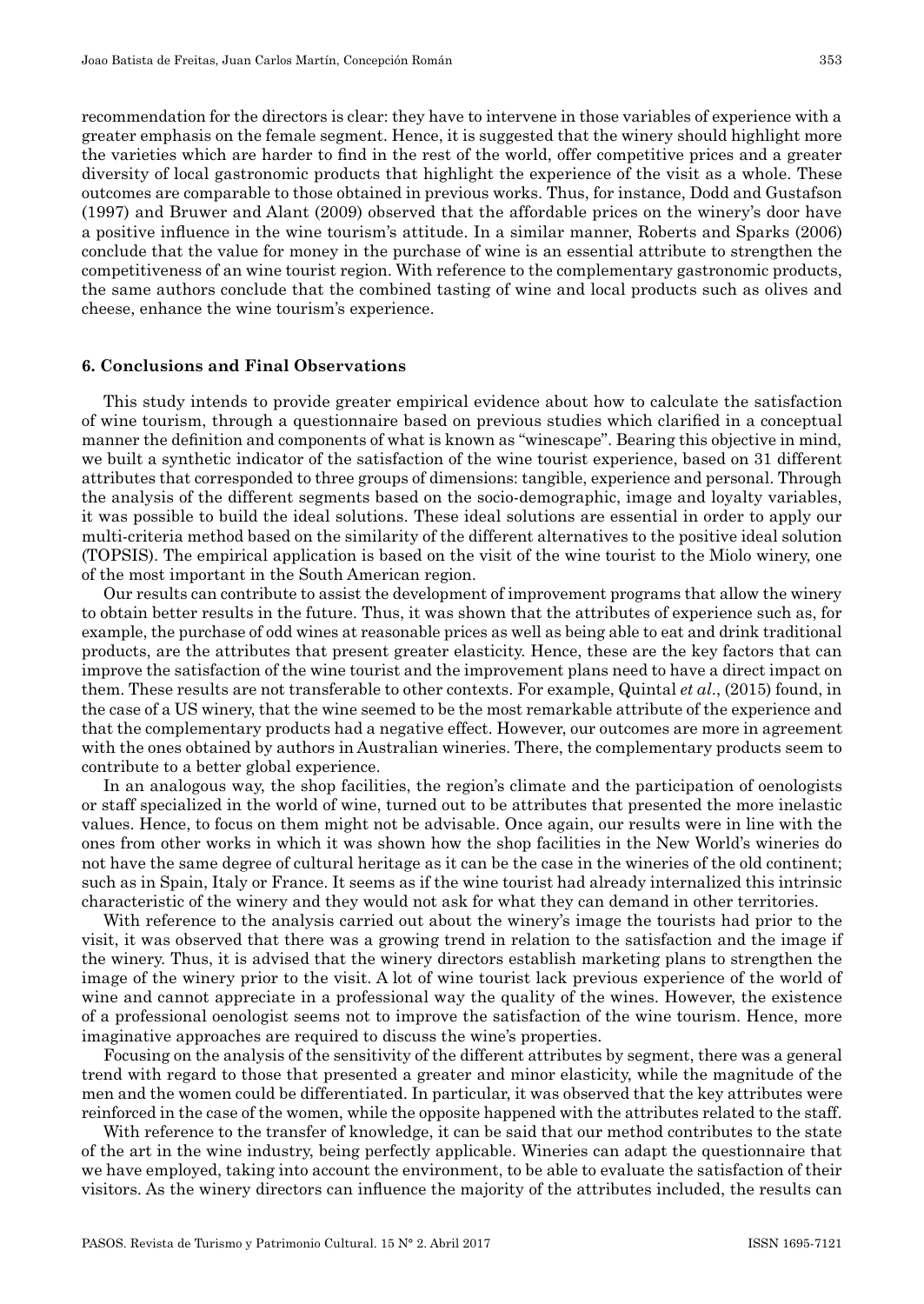be used to establish plans of continuous improvement to help the winery gain a greater presence and competitiveness within this market niche.

Regarding the limitations of the study, it can be mentioned that the results are based on only one winery of the South of Brazil and therefore, they might not be representative neither transferable to other geographic environments. Besides, we have taken a micro approach that might not be valid for bigger campaigns in an already consolidated wine region in the old Europe, such as La Rioja or Bordeaux. Less problems might arise when comparing our results to other wineries of the same geographic area, such as Chile, Uruguay and Argentina. In any case, the results could be compared in order to see which attributes can serve to homogenize or differentiate the product.

## **References**

Alebaki, M. and Iakovidou, O.

- 2011. "Market segmentation in wine tourism: a comparison of approaches". Tourismos: An International Multidisciplinary Journal of Tourism, 6(1), pp. 123-140.
- Anderson, K. and Wittwer, G.
- 2015. "Asia's Evolving Role in Global Wine Markets" *China Economic Review*, 35, pp. 1-14.
- Awasthi, A., Chauhan, S. S. and Goyal, S. K.

2011. "A multi-criteria decision making approach for location planning for urban distribution centers under uncertainty". *Mathematical and Computer Modelling*, 53, pp. 98-109.

- Bagozzi, R. P.
- 2011. "Measurement and Meaning in Information Systems and Organizational Research: Methodological and Philosophical Foundations". *MIS Quarterly*, 35(2), pp. 261-92.
- Barral, M. R. A. and Bolio, M. T.
- 2001. "Rutas, museos e itinerarios vitícolas España-Latinoamérica". *Douro Estudos & Documentos*, 6(11), pp. 227-237.
- Bellman, R. E. and Zadeh, L. A.
- 1970. "Decision-making in a fuzzy environment". *Management Science*, 17(4), pp. 141–164.
- Benítez, J. M., Martín, J. C. and Román, C.
- 2007. "Using fuzzy number for measuring quality of service in the hotel industry". *Tourism management*, 28(2), pp. 544-555.
- Blake, A., Sinclair, M. T. and Soria, J. A. C.
- 2006. "Tourism productivity Evidence from the United Kingdom". *Annals of Tourism Research, 33*(4), pp. 1099-1120.
- Brida, J. G., Lanzilotta, B., Pereyra, J. S. and Pizzolon, F.
- 2015. "A nonlinear approach to the tourism-led growth hypothesis the case of the MERCOSUR". *Current Issues in Tourism, 18*(7), pp. 647-666.
- Bruwer, J. and Alant, K.
- 2009. "The hedonic nature of wine tourism consumption: an experiential view". *International Journal of Wine Business Research*, 21(3), pp. 235-257.
- Canalejo, A. M. C. and Guzmán, T. L.
- 2011. "Enoturismo y desarrollo económico, un estudio de caso en Cabo Verde (África)". *Papeles de Geografia*, (53-54), pp. 65-76.
- Carlsen, J.
- 2004. "A review of global wine tourism research". *Journal of Wine Research*, 15(1), pp. 5-13.
- Charters, S. and Ali-Knight, J.
- 2002. "Who is the wine tourist?". *Tourism Management*, 23(3), pp. 311-319.

Chen, C. T.

- 2000. "Extensions of the TOPSIS for group decision-making under fuzzy environment". *Fuzzy Sets and Systems*, 114(1), pp. 1-9.
- Cohen, S. A., Prayag, G. and Moital, M.
- 2014. "Consumer behaviour in tourism: Concepts, influences and opportunities". *Current Issues in Tourism,* 17(10), pp. 872-909.
- Colchagua Wineries,
- 2013. "Colchagua Wineries". Santa Cruz: Viñas de Colchagua. Retrieved, from: http://www.colchaguavalley. cl/en/vinas-de-colchagua/.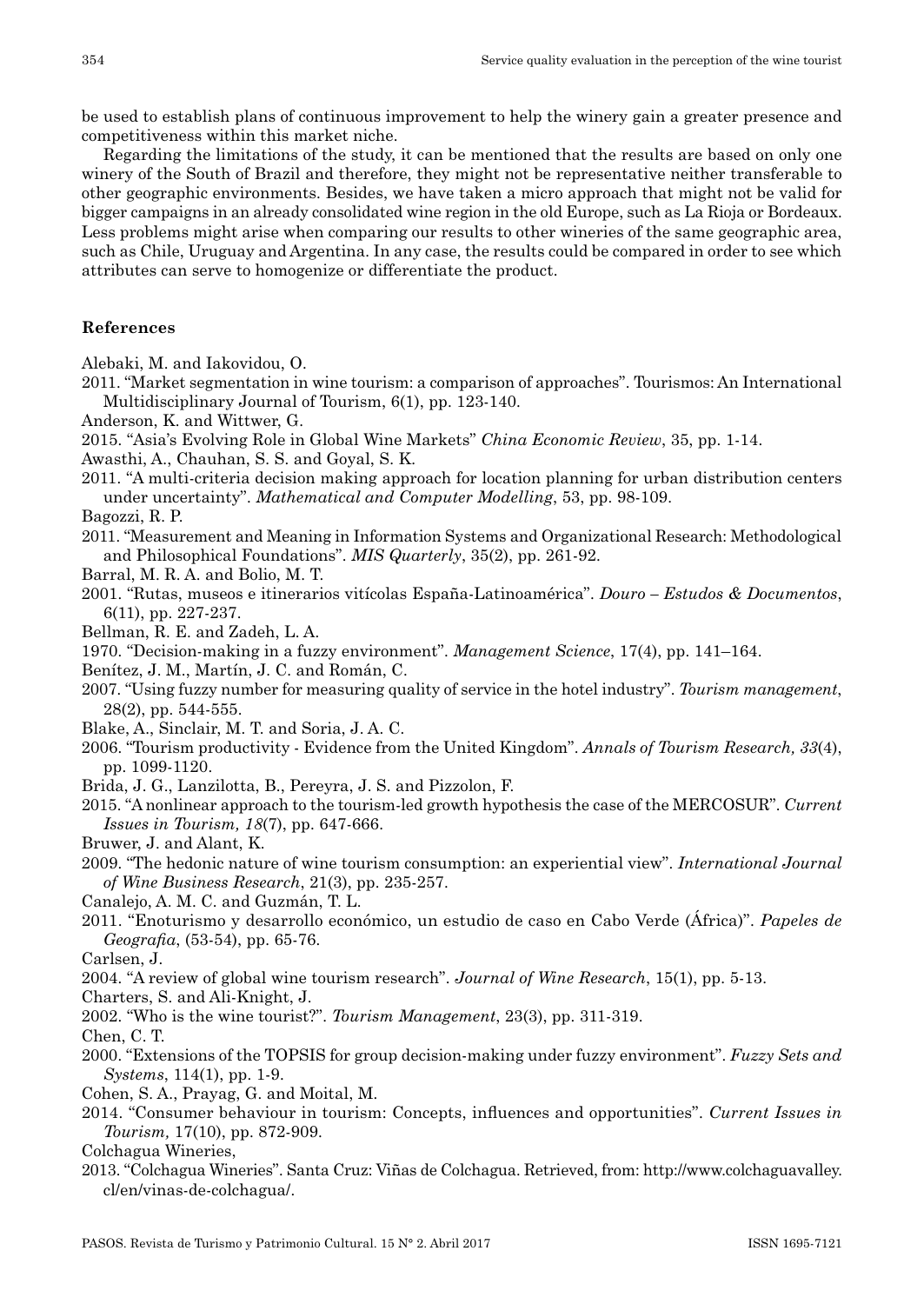Coyle, D., Buxton, M. J. and O'Brien, B. J.

- 2003. "Measures of importance for economic analysis based on decision modelling". *J Clin Epidemiol*, 56(10), pp. 989-997.
- Diana, M.
- 2012. "Measuring the satisfaction of multimodal travelers for local transit services in different urban contexts". *Transportation Research Part A: Policy and Practice*, *46*(1), pp. 1–11.
- Dodd, T. H. and Gustafson, W. A.
- 1997. "Product, environmental, and service attributes that influence consumer attitudes and purchases at wineries". *Journal of Food Products Marketing*, 4(3), pp. 41-59.
- Dolnicar, S.
- 2013. "Asking Good Survey Questions". *Journal of Travel Research*, *52*(5), pp. 551–574.
- Dymova, L., Sevastjanov, P. and Tikhonenko, A.
- 2013. "A direct interval extension of TOPSIS method". *Expert Systems with Applications*, 40(12), pp. 4841–4847.
- Esparon, M., Stoeckl, N., Farr, M. and Larson, S.
- 2015. "The significance of environmental values for destination competitiveness and sustainable tourism strategy making: insights from Australia's Great Barrier Reef World Heritage Area". *Journal of Sustainable Tourism, 23*(5), pp. 706-725.
- Figueira, J., Greco, S. and Ehrgott, M.
- 2005. *Criteria decision analysis.* New York: Springer.
- Gammack, J. G.
- 2006. "Wine tourism and sustainable development in regional Australia". *In* J. Carlsen, and S. Charters (Ed.), *Global wine tourism: Research, management and marketing* (pp. 59 - 66)*.* Wallingford: CAB. Retrieved from International. https://vinumvine.files.wordpress.com/2011/08/jack-carlsen-stephen--charters-global-wine-tourism-research-management-and-marketing.pdf
- Getz, D.
- 2000. *Explore Wine tourism, management, development and destinations*. New York, NY: Cognizant Communication Corporation.
- Getz, D. and Brown, G.
- 2006. "Critical success factors for wine tourism regions: a demand analysis". *Tourism Management*, 27(1), pp. 146-156.
- Hall, C. M., Johnson, G., Cambourne, B., Macionis, N., Mitchell, R., and Sharples, L.
- 2004. "Wine Tourism: An Introduction. *In* Hall, C. M., Sharples, L., Cambourne, B., Macionis, N. (Ed), *Wine Tourism Around the World: Development, Management and Markets* (pp. 1-23). Oxford: Butterworth-Heinemann.
- Hall, C. M., Sharples, L., Cambourne, B. and Macionis, N.
- 2009. *Wine tourism around the world*. New York, NY: Routledge.

Ho, L. and Yi, T.

- 2014. "Constructing Quality of Service Indicators and Improvement Strategies for Medical Tourism in Taiwan". *Ethno Med*, 8(1), pp. 23-31.
- Hutchinson, M.O.
- 1998. "The use of fuzzy logic in business decision-making". *Derivatives Quaterly*, 4(4), pp. 53-67.
- Hwang, C., and K. Yoon.
- 1981. *Multiple Attribute Decision Making: Methods and Applications*. Springer-Verlag, New York. Johnson, R. and Bruwer, J.
- 2007. "Regional brand image and perceived wine quality: the consumer perspective". *International Journal of Wine Business Research*, 19(4), pp. 276-297.
- Kahraman, C.
- 2008. *Fuzzy Multi-Criteria Decision Making: Theory and Applications with Recent Developments*. Turkey: Springer Science.
- Lewis, R. C. and Booms, B. H.
- 1983. "The Marketing Aspects of Service Quality". *In* Berry, L., Shostack, G., & Upah G. (Ed.). *Emerging Perpectives on Service Marketing* (pp. 99-107). Chicago. IL: *American Marketing*.
- Liat, C. B., Mansori, S. and Huei, C. T.
- 2014. "The Associations between Service Quality, Corporate Image, Customer Satisfaction, and Loyalty: Evidence from the Malaysian Hotel Industry". *Journal of Hospitality Marketing & Management*, *23*(3), pp. 314–326.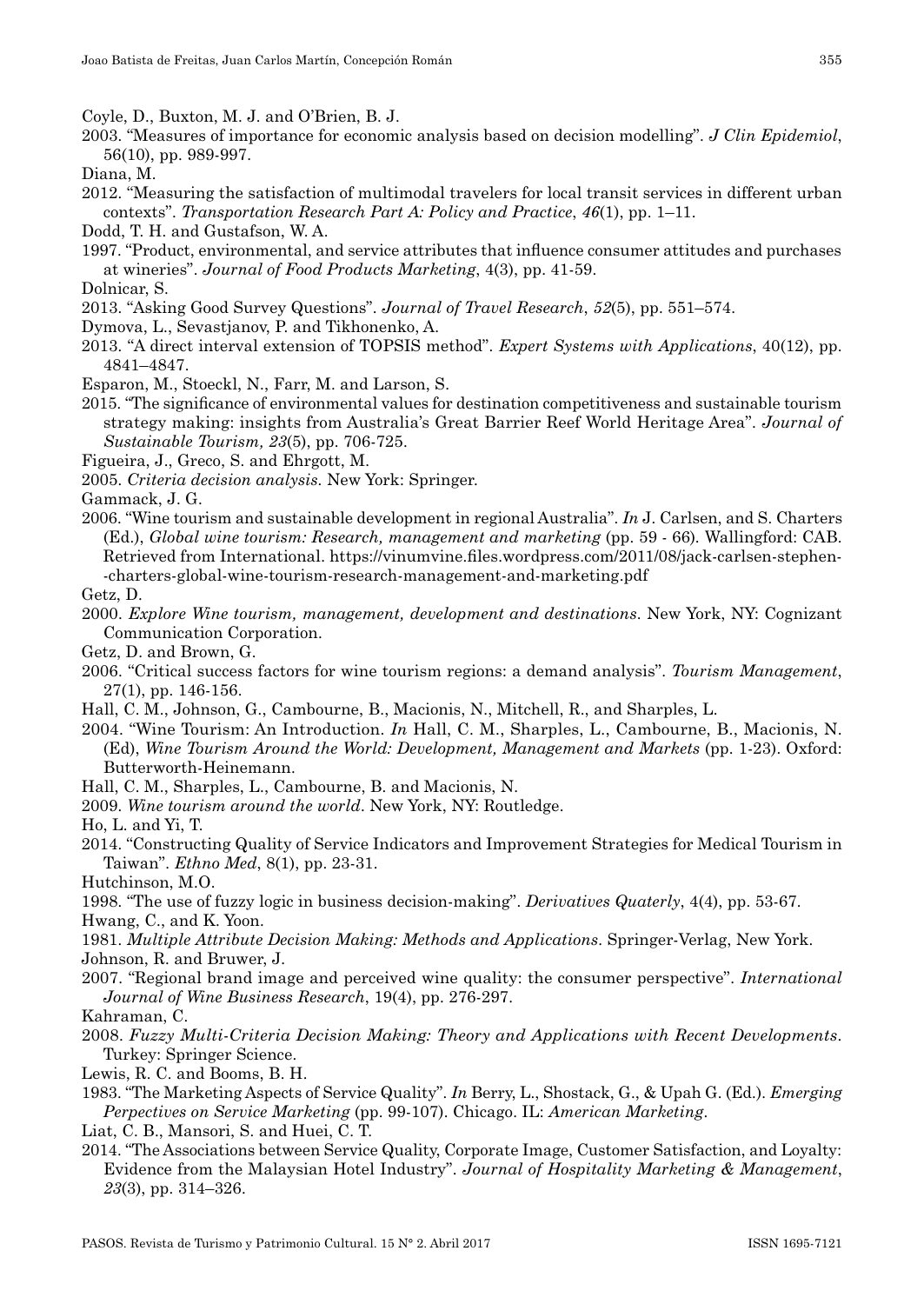- Marzo-Navarro, M. and Pedraja-Iglesias, M.
- 2010. "Are there different profiles of wine tourists? An initial approach". *International Journal of Wine Business Research*, 22(4), pp. 349-361
- Marzo-Navarro, M. and Pedraja-Iglesias, M.
- 2012. "Critical factors of wine tourism: incentives and barriers from the potential tourist's perspective". *International Journal of Contemporary Hospitality Management*, *24*(2), pp. 312-334.
- McGovern, P. E.
- 2003. *Ancient wine: the search for the origins of viniculture*. Princeton University Press: Princeton, NJ. Ministério do Turismo (MTur)
- 2010. Turismo Cultural: orientações básicas. Brasília: MTur. http://www.turismo.gov.br/sites/default/ turismo/o\_ministerio/publicacoes/downloads\_publicacoes/Turismo\_Cultural\_Versxo\_Final\_IMPRES-SxO\_.pdf (December 10, 2014).
- Miolo (Miolo Wine Group)
- 2015. Enotourism Bento Gonçalves: Miolo Wine Group. http://www.miolo.com.br/en/enotourism/ (April 10, 2015).
- Mitchell, R., Charters, S. and Albrecht, J. N.
- 2012. "Cultural systems and the wine tourism product". *Annals of Tourism Research*, 39(1), pp. 311-335. Molinari, G. T. and Padula, A. D.
- 2013. "A construção social da qualidade na microrregião do Vale dos Vinhedos". *Revista de Economia e Sociologia Rural*, 51(1), pp. 183-202.
- O'Neill, M., Palmer, A. and Charters, S.
- 2002. "Wine production as a service experience: the effects of service quality on wine sales". *Journal of Services Marketing*, 16(4), pp. 342-362.
- Parasuraman, A., Zeithaml, A. V. and Berry, L. L.
- 1985. "A conceptual model of service quality and its implications for future research". *Journal of Marketing*, 49, pp. 41-50.
- Payne, S. L.
- 1980. *The Art of Asking Questions*. 13th edition. Princeton: Princeton University Press.

Pedrycz, W. and Gomide, F.

2007. *Fuzzy systems engineering: toward human-centric computing*. New Jersey: Wiley.

Peters, G. L.

- 1997. *American winescapes: the cultural landscapes of America's wine country*. Geographies of the imagination (USA): Westview Press.
- Poitras, L., and Getz, D.
- 2006. "Sustainable wine tourism: the host community perspective". *Journal of Sustainable Tourism*, 14(5), pp. 425-448.
- Quintal, V. A., Thomas, B., and Phau, I.
- 2015. "Incorporating the winescape into the theory of planned behaviour: Examining new world'wineries". *Tourism Management*, 46, pp. 596-609.
- Roberts, L. and Sparks, B.
- 2006. "Enhancing the wine tourism experience: the customers' viewpoint". *In* J. Carlsen, and S. Charters (Ed.) *Global wine tourism: Research, management and marketing*, (pp. 47-55). Wallingford: CAB International.
- Rossiter, J. R.
- 2011. *Measurement for the Social Sciences: The C-OAR-SE Method and Why It Must Replace Psychometrics*. New York, NY: Springer.

Roy, B.

1996. *Multicriteria Methodology for Decision Aiding*. Dordrecht: Kluwer.

Sigala, M.

2014. "Wine tourism around the world: development, management and markets". *Journal of Wine Research*, *25*(2), pp. 133-134.

Skinner, A.

2000. "Napa Valley, California: a model of wine region development" *In* C. M. Hall, L. Sharpies, B. Cambourne, and N. Macionis (Ed.), *Wine tourism around the world: Development, management and markets* (pp. 283-296). Oxford: Elsevier Science.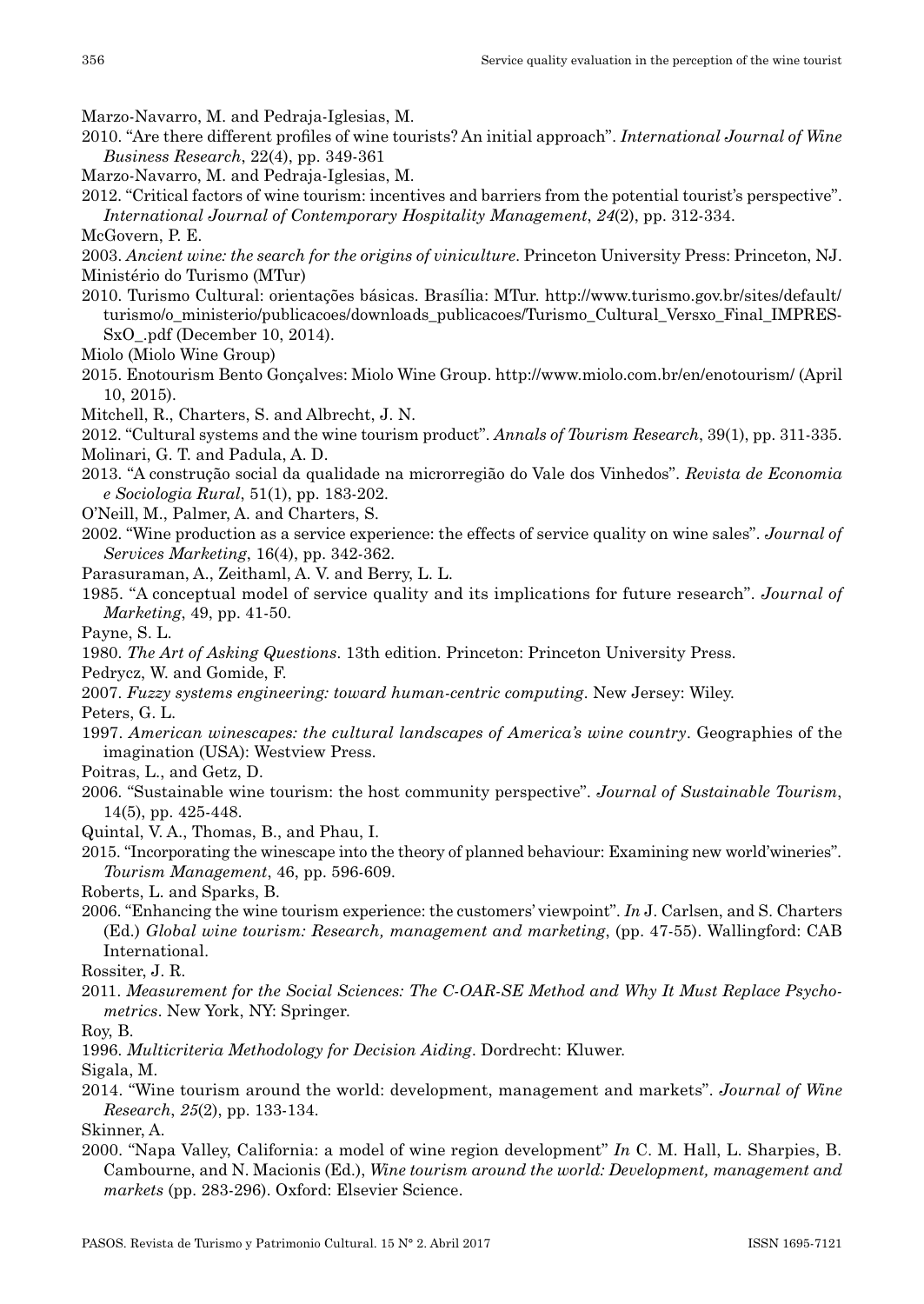Sparks, B.

- 2007. "Planning a wine tourism vacation? Factors that help to predict tourist behavioural inten‑ tions". *Tourism Management*, *28*(5), pp. 1180-1192.
- Thomas, B., Quintal, V. A. and Phau, I.
- 2010. "Developing a scale that measures the winescape". *In* David Fortin, Lucie Ozanne (Ed.), *Australian and New Zealand Marketing Academy Conference*, Nov 29, 2009. Christchurch, New Zealand: Australian and New Zealand Marketing Academy.

Thomas, B., Quintal, V. A. and Phau, I.

- 2011. "Testing the winescape scale in Western Australia's wine country". *In* Dale Sanders and Kate Mizerki (Ed.) *Australian and New Zealand Marketing Academy Conference*, Nov 28, 2010. Perth, Australia: Australian and New Zealand Marketing Academy.
- Tsaur, S-H., Chang, T-Y., and Yen, C-H.

2002. "The evaluation of airline service quality by fuzzy MCDM". *Tourism Management,* 23(2), pp. 107-115. Uglie, S.

- 2010. "Satisfaction and Behavioural Intentions of Congress Attendees: Evidence from an International Congress in Novi Sad (Serbia)". *Geographica Pannonica*, *14*(1), pp. 23–30.
- Vale dos Vinhedos Wine Producers Association (APROVALE)
- 2015a. Geographical Indication. Rio Grande do Sul: APROVALE. http://www.valedosvinhedos.com.br/ vale/conteudo.php?view=70&idpai=132 (January 15, 2015)
- 2015b. The Valley. Rio Grande do Sul: APROVALE. http://www.valedosvinhedos.com.br/vale/conteudo. php?view=67&idpai=126 (January 20, 2015).
- 2015c. News. Rio Grande do Sul: APROVALE. http://www.valedosvinhedos.com.br/vale/viewdestaque. php?view=435&cnid=1#null (January 25, 2015).
- Vila, T. D., Darcy, S., and Gonzalez, E. A.
- 2015. "Competing for the disability tourism market A comparative exploration of the factors of accessible tourism competitiveness in Spain and Australia". *Tourism Management, 47*, pp. 261-272.

Vincke, P.

1992. *Multicriteria Decision-Aid*. New York: John Wiley & Sons.

Viswanathan, *M.* 

1999. "Understanding how product attributes influence product categorization: development and validation of fuzzy set-based measures of gradedness in product categories". *Journal of Marketing Research*, 36 (1), pp. 75-95.

Wang, W. A.

- 2010. "A fuzzy linguistic computing approach to supplier evaluation". *Applied Mathematical Modelling*, 34(10), pp. 3130-3141.
- Wine Enthusiast Magazine
- 2005. 2005 Wine Star Award Winners. New York. http://www.winemag.com/December-2005/Wine‑ -Enthusiast-Wine-Star-Awards-2005/ (January 23, 2015).
- 2013. 10 Best Wine Travel Destinations 2013. New York. http://www.winemag.com/Best-Of-Year-2012/10‑ -Best-Wine-Travel-Destinations-2013/ (February 12, 2015).
- World Tourism Organization (UNWTO)
- 2011. UNWTO Annual Report 2010: A year of recovery" Madrid: UNWTO. http://media.unwto.org/sites/ all/files/pdf/finalannualreportpdf.pdf (April 2, 2015).
- Xia, X., Wang, Z., and Gao, Y.
- 2000. "Estimation of non-statistical uncertainty using fuzzy-set theory". *Measurement Science and Technology*, 11(4), pp. 430-435.
- Yang, L., Ji, X., Gao, Z., and Li, K.
- 2007. "Logistics distribution centers location problem and algorithm under fuzzy environment". *Journal of Computational and Applied Mathematics*, 208(2), pp. 303–315.

Yeh, C. H., and Kuo, Y-L.

2003. "Evaluating passenger services of Asia-Pacific international airports". *Transportation Research Part E: Logistics and Transportation Review*, 39(1), pp. 35-48.

Yue, Z.

2011. "An extended TOPSIS for determining weights of weights of decision makers with interval numbers". *Knowledge-Based Systems*, 24(1), pp. 146-153.

Zadeh, L. A.

1965. "Fuzzy Sets". *Information and Control*, 8(3), pp. 338-353.